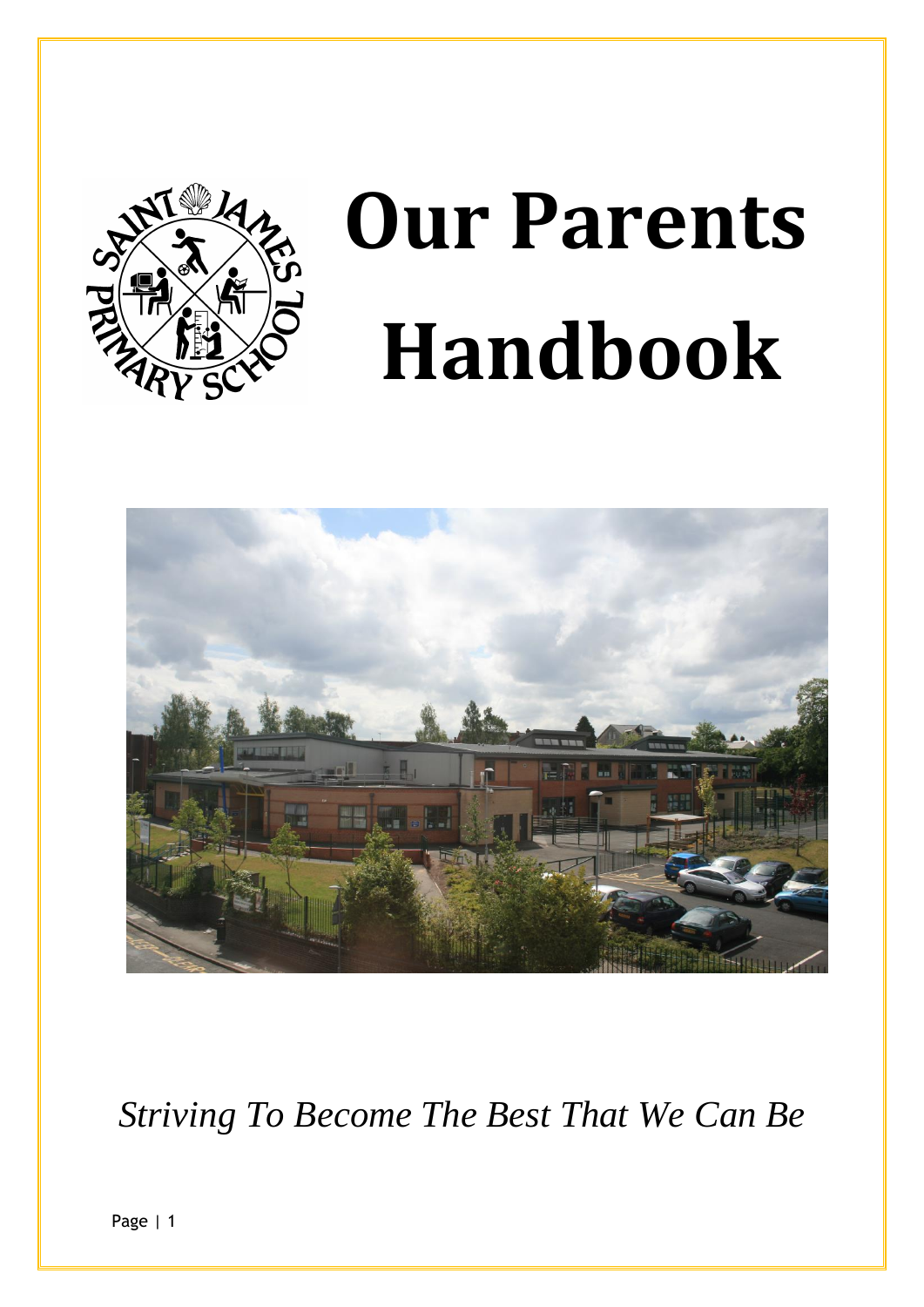Welcome...

This Parent Handbook was written for you by members of our Parent Forum. We hope that you will find it helpful and that it will provide you with all the information that you may need to have about being a parent at St James's.

We would like you to keep this Parent Handbook so that you can use it throughout your child's career here at St James's.

From time to time as our school policies are reviewed and updated, you will get extra pages that you can add to this handbook, or an entire replacement copy.

Please remember that, if you have any queries about the school or your child, we are always happy to answer them for you.

You can find the most up to date information on our school website at [www.stjamesce.bham.sch.uk](http://www.stjamesce.bham.sch.uk/)

St. James is continually improving so we welcome your views and input. The staff and I at St James will value and consider all comments and views that we receive from you.

Miss S. Cross

Head teacher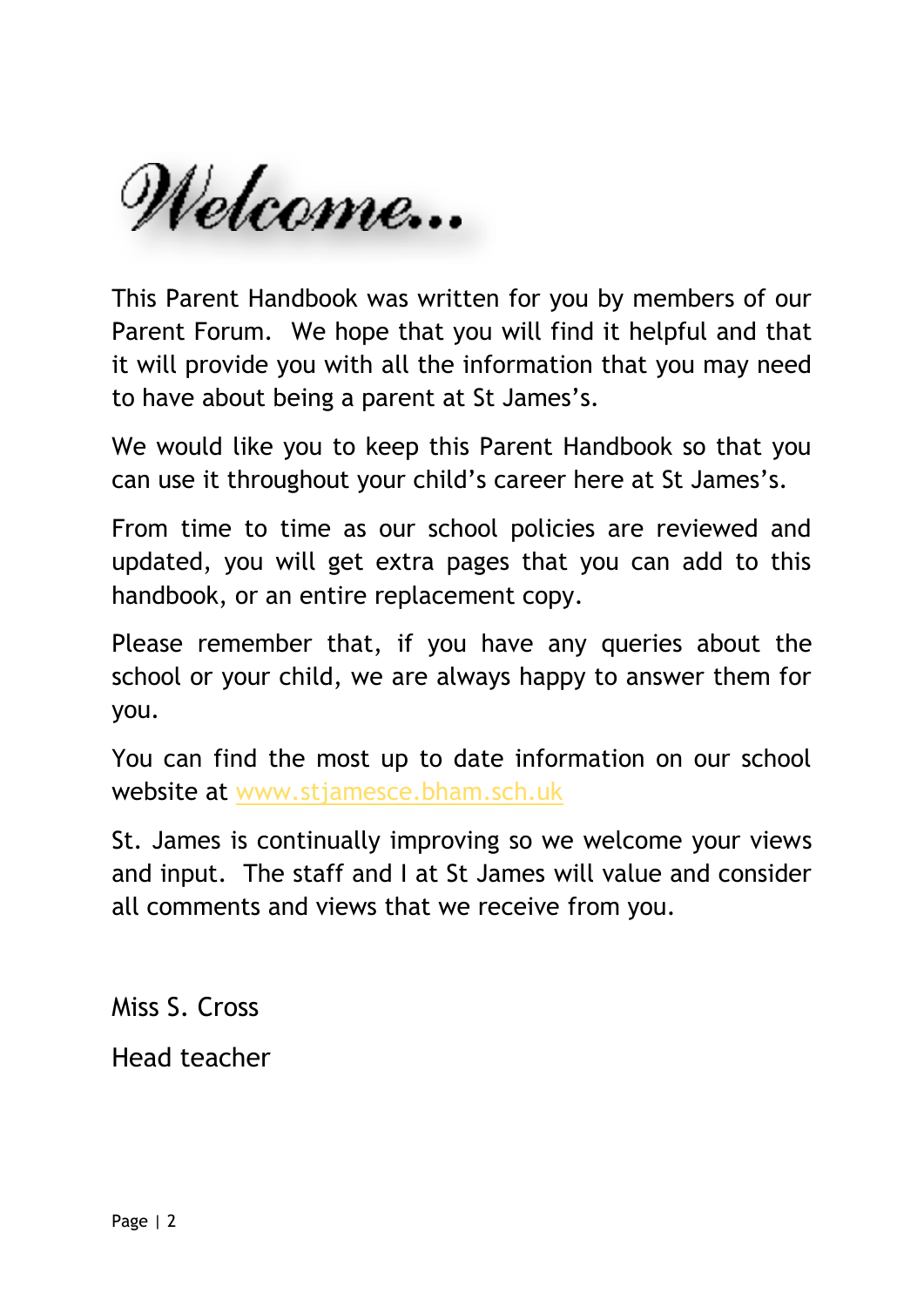## Contents Page

| $\overline{2}$ | Welcome                         | 16 | <b>Our School Uniform</b>   |
|----------------|---------------------------------|----|-----------------------------|
| 3              | <b>Contents Page</b>            | 16 | <b>Nearly New Uniform</b>   |
| 4              | <b>Admission Policy</b>         | 17 | <b>PE Kit</b>               |
| 5              | Appeals                         | 17 | <b>Personal Property</b>    |
| 5              | Introduction                    | 18 | Clubs                       |
| 6              | <b>Child Protection</b>         | 19 | <b>School Dinners</b>       |
| 8              | <b>Senior Staff</b>             | 19 | <b>Dinner Money</b>         |
| 8              | Governors                       | 19 | <b>Dinner Money Debts</b>   |
| 9              | Birmingham School Year          | 20 | Dinner Money Debt Policy    |
| 9              | <b>School Calendar</b>          | 21 | <b>Free School Meals</b>    |
| 9              | <b>School Day</b>               | 21 | <b>Packed Lunches</b>       |
| 10             | Coming In                       | 22 | <b>Home Dinners</b>         |
| 10             | Attendance                      | 22 | Lunchtime Supervisors       |
| 11             | Leave Of Absence                | 22 | <b>Breakfast Club</b>       |
| 11             | Punctuality                     | 23 | <b>Tuck Arrangements</b>    |
| 12             | <b>Staying In Touch</b>         | 24 | <b>Trips</b>                |
| 13             | <b>Partnership With Parents</b> | 25 | Charging & Remissions       |
| 13             | <b>Parent Code Of Conduct</b>   | 26 | Health & Medicine           |
| 15             | <b>Sharing Information</b>      | 27 | Health Ed & Sex Ed          |
| 15             | <b>Parent Support</b>           | 28 | <b>Anti-Bullying Policy</b> |
| 15             | <b>Parent Classes</b>           | 29 | <b>Useful Numbers</b>       |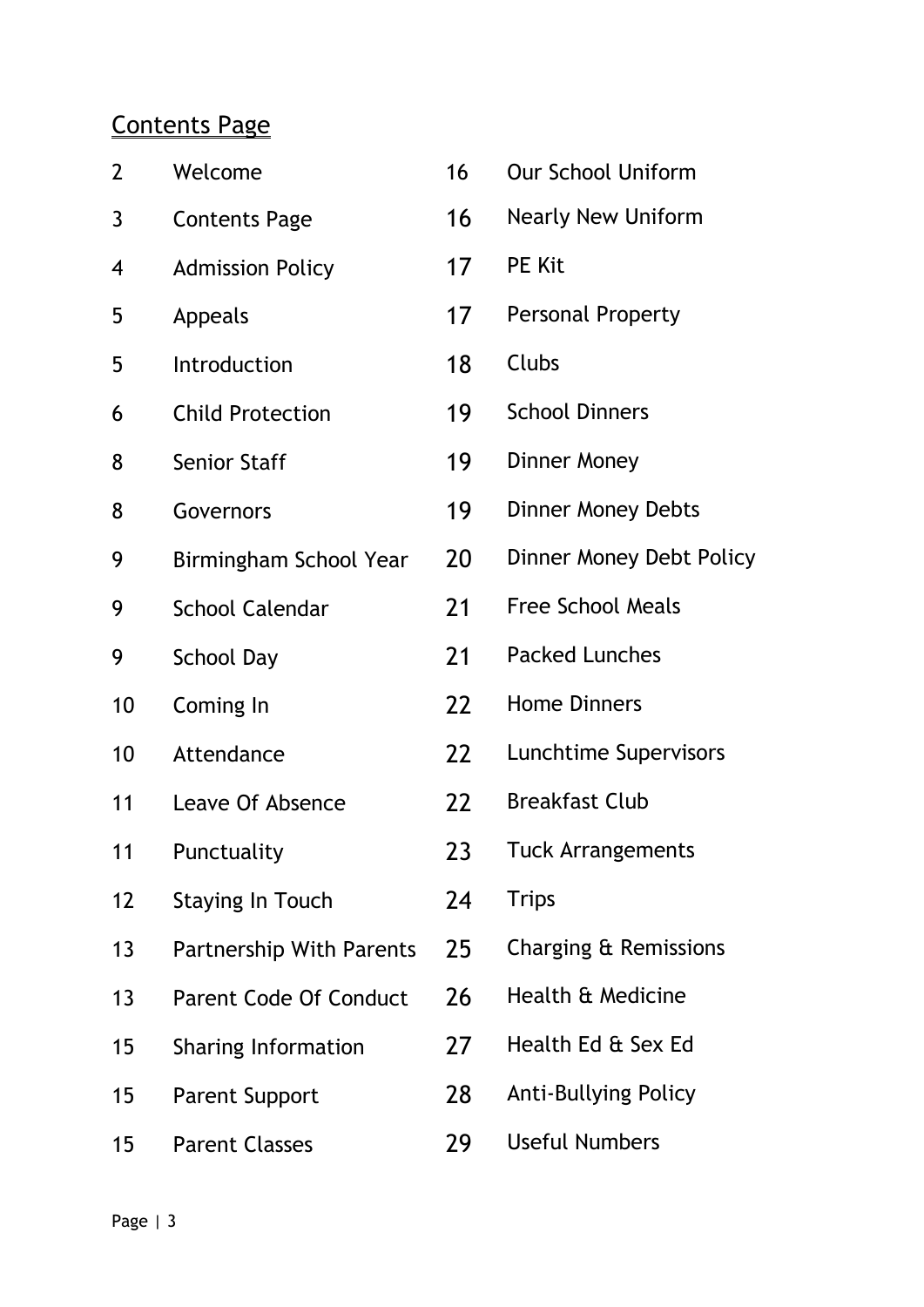#### **St James Admission Policy**

St James follows the Birmingham Local Authority admission policy and admits 60 pupils in each year group. Places at St. James are allocated to:

The current order is as follows:

- Looked after or previously looked after children
- Siblings
- Families that make a denominational claim and have been attending St James Church for 12 months *and* have secured a letter of support from the Mr Paul Capelin (St James PCC)
- Distance from the School

These criteria are applied when:

- Admission & Appeals determine which children will be offered places for our Reception classes
- We are oversubscribed in a year group and are offering places to children on the waiting list

Parents apply for a Reception school place at St. James through the local authority Admissions and Appeals application process in the Autumn term of the previous year.

For in-year vacancies, you must collect an In Year Waiting List form from St. James and give it to a member of the school's front office team. You must provide your child's passport, birth certificate and proof of your address. Please note that only original documents can be accepted.

We will be pleased to add your child's name to our waiting list and inform you as soon as a vacancy becomes available.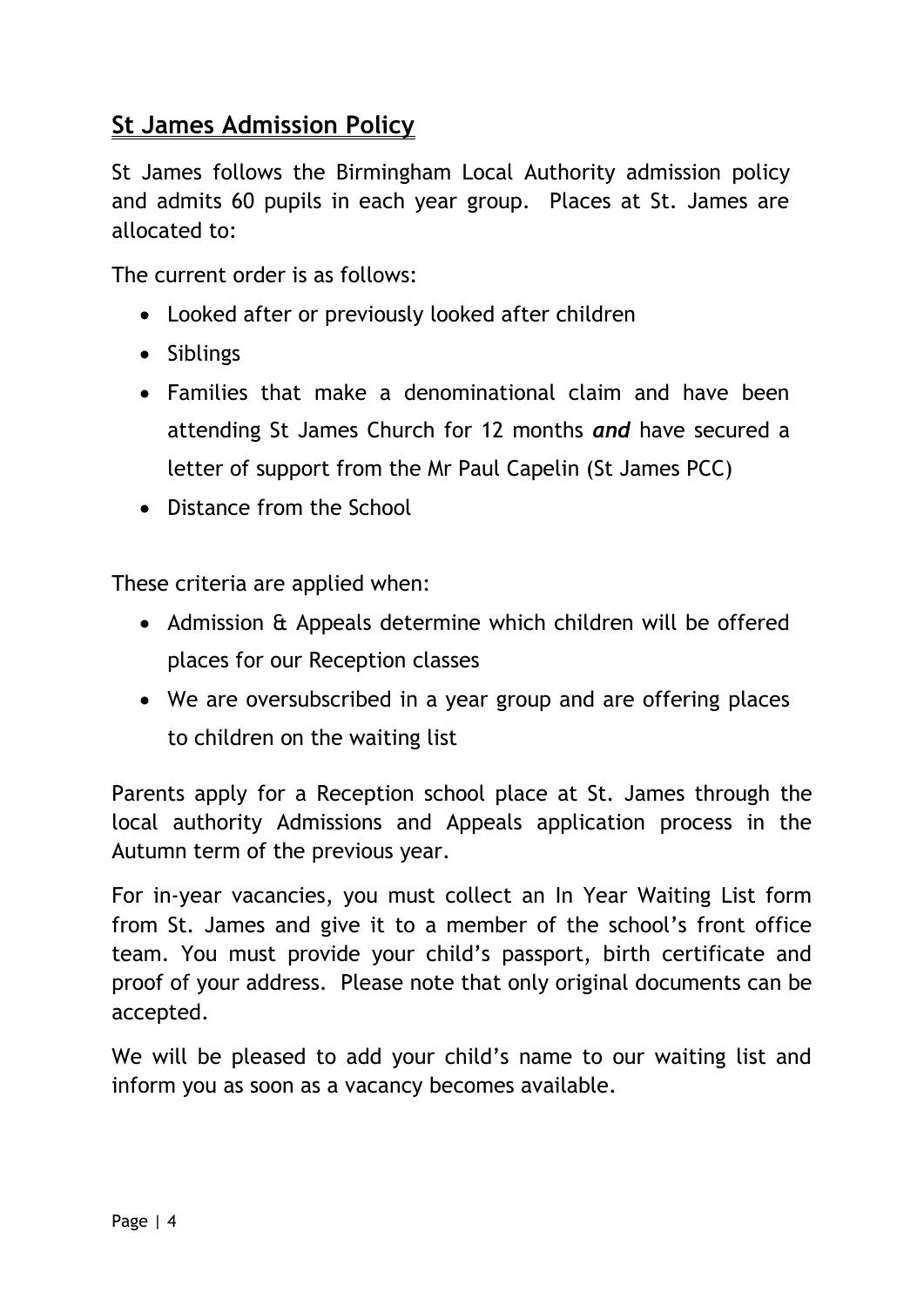#### **APPEALS**

If you are unable to secure a place for your child at St James you have the right to appeal. A committee will hear your case and decide whether your child can come to our school. If your appeal is refused then you will be informed about neighbouring schools which have places. For more information about the appeal process please phone 0121 675 0555.

#### **INTRODUCTION**

# We Are Here To Help You

We have produced this Handbook to help parents understand how St James works. We hope that this handbook will contain all the information that you need to ensure that you and your child have a successful, happy and settled time at St James.

Inside this book we will show you clear guidance on routines and processes that help us to be organised within the school.

We believe this Parent Handbook, along with your School Prospectus, will tell you what St James School is all about and the work that we do here.

We hope you find this Handbook useful.

If you require further information more detailed copies of our most important polices can be found on our school website [www.stjamesce.bham.sch.uk](http://www.stjamesce.bham.sch.uk/)

If you would prefer to talk with a member of staff in person to help you with the information that you need, please contact the school office and a member of staff will make contact with you.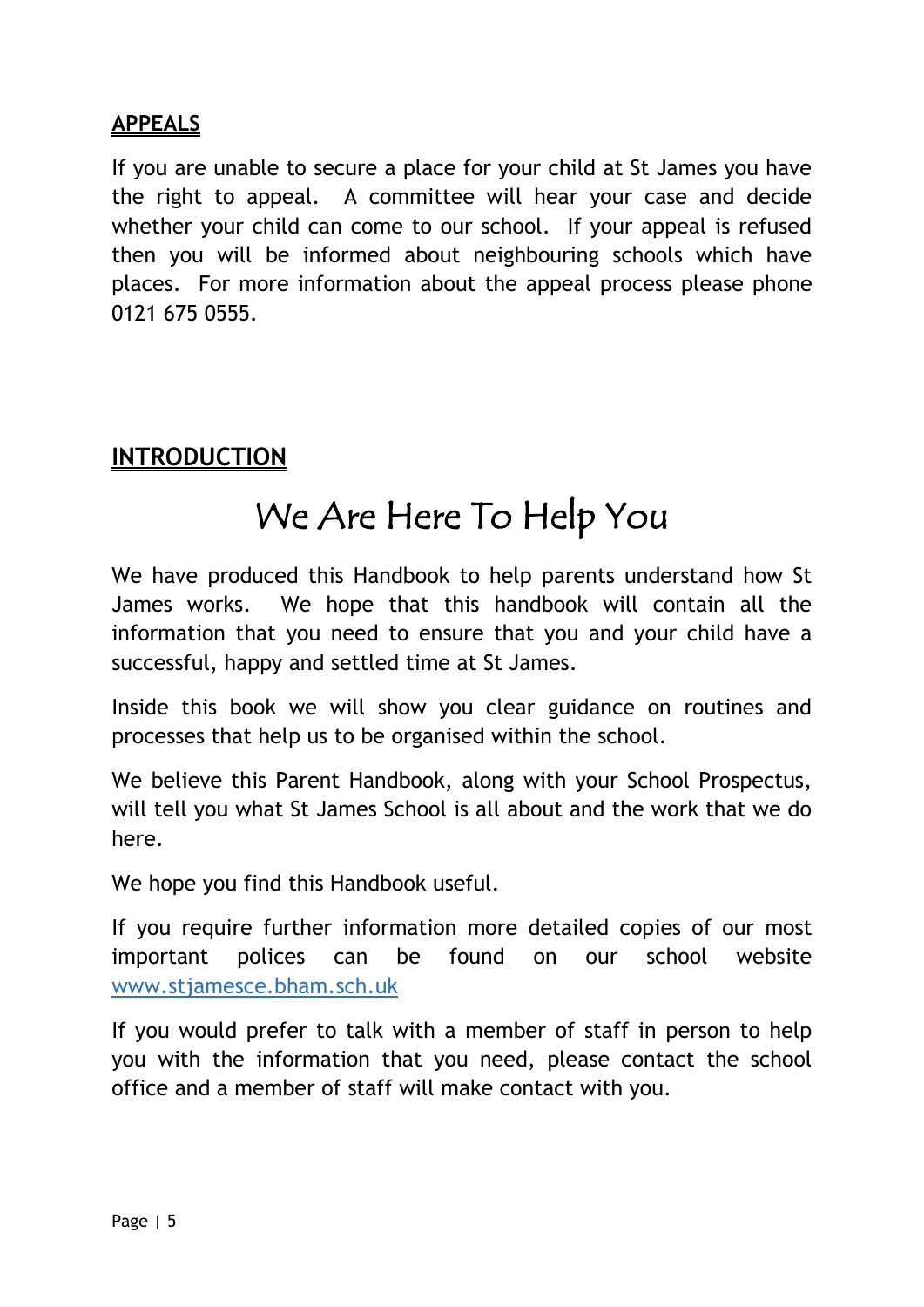### **CHILD PROTECTION GUIDANCE FOR OUR PARENTS**

**Your children's safety and well-being is our primary concern. Only if they are safe and well, will they be able to be properly happy and settled in school and fully access the learning opportunities that we can offer them.**

*Being a parent / carer is one of the hardest jobs in the world! If you are having difficulties coping with your child, please feel free to come and speak confidentially with Miss Cross, as there is a wealth of support available to you and your child. We are able to link parents with agencies like Malachi Trust, Family Support Workers, Parent Support Advisers, Forward Thinking Birmingham, the School Nurse, the Housing Department and the No Recourse To Public Funds Team amongst others. Where difficulties occur, we are very keen to work in partnership with you to find solutions.*

At St. James, our staff recognise that we have very clear Safeguarding & Child Protection duties to perform to make sure that all of our children are well cared for. We know that sometimes difficulties occur in families and homes, which mean that for a period of time a child becomes less safe. There are many, many different reasons for this.

In school we teach our children that they have a right to feel safe and we teach them that, if they ever feel unsafe, anywhere, they must talk to someone they trust, a parent, a relative, a friend, a member of staff about how they feel. Many of them now understand this well.

If any child discloses to a member of staff that they have been harmed, or feel unsafe (either physically, sexually or emotionally, or exposed to ideas that they feel unsure about), then the adult is required to make a record of that concern and pass it on to one of our Designated Senior Staff (Miss Cross, Mrs. Pritchard or Mrs. Hanson).

If any member of staff identifies a worry about a child that may not quite be a high level concern but could become an issue, they have a professional responsibility to log their concern, so that it can be monitored over time and discussed with parents if a full concern emerges.

The areas in which harm might be identified are:

physically (e.g. excessive physical chastisement, injuries);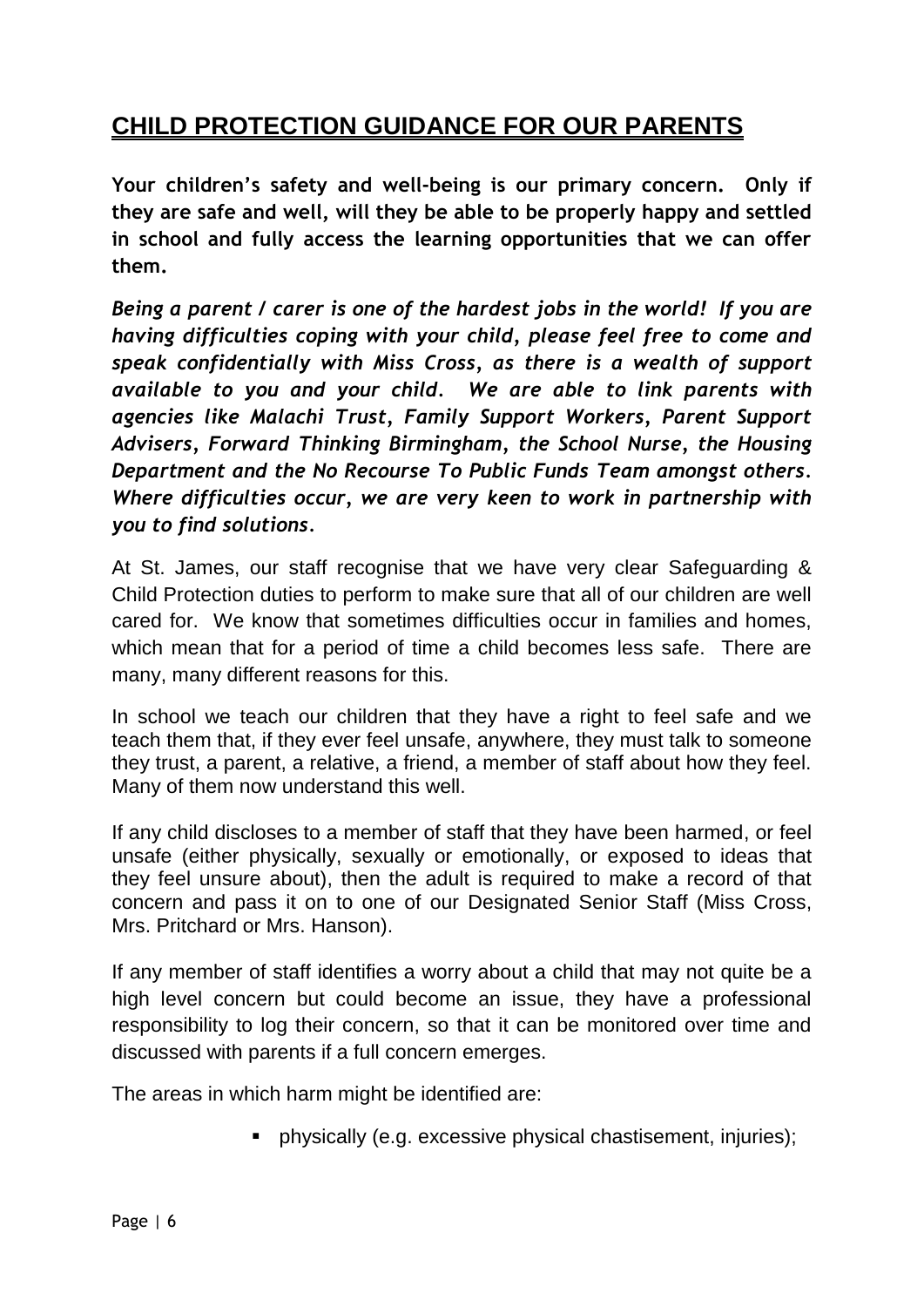- **EX EMOTALLY FIG.** repeated criticism, verbally abused towards, witnessing domestic violence; lack of love / affection);
- sexually (e.g. being exposed to inappropriate media, witnessing adult behaviour, or by being asked to join in inappropriate "play");
- through neglect (e.g. health needs not being addressed, insufficient food, poor hygiene, clothing that is not clean or not suitable, adults unable to provide care due to drug / alcohol abuse, poor provision of routines – bedtimes, collection from school)
- exposure to any form of extremism or radicalisation or gang involvement from any source. We know that some children may become victims of radicalisation. Through the schools Prevent Policy we intend to protect our children from any extremist or violent views.

Miss Cross, Mrs Pritchard or Mrs Hanson will then liaise with the Referrals & Advice staff at the Children Young People & Families Team, who guide decision making about the way forward.

We fully appreciate that involvement with Social Services causes anxiety for parents. It causes anxiety for staff too but we involve Social Services in the needs of the child as the utmost priority. If you ever find yourself in this situation, please work together with us to secure the best outcome for your child. The aim of Social Services is to improve the situation for the child and their family.

#### **M. A. Lanyon (March 2018)**

A copy of the school policy is always available upon request from the school or the school website.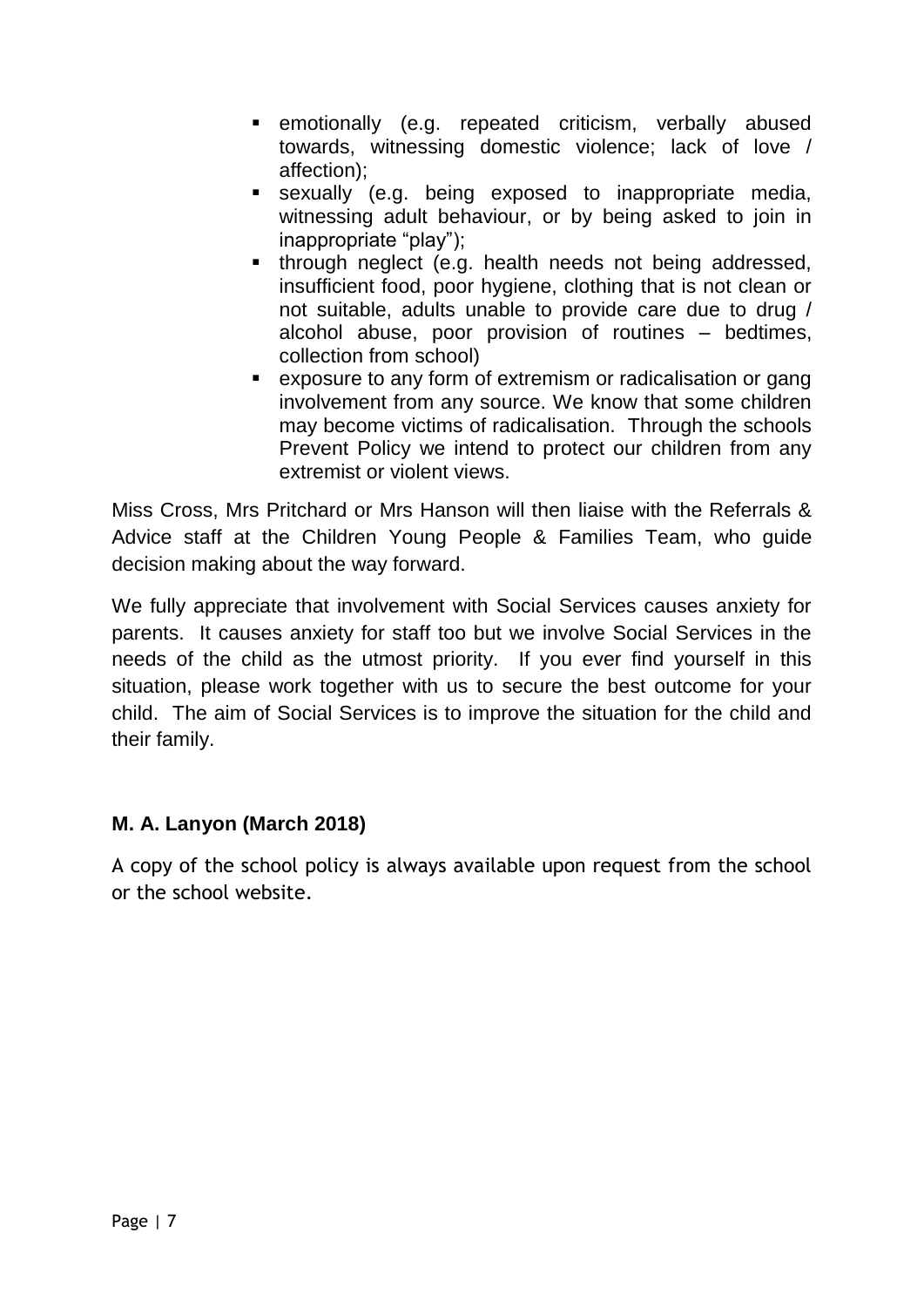#### **OUR SCHOOL COMMUNITY**

#### **SENIOR STAFF**

| <b>HEAD TEACHER</b>                                           | <b>ASSISTANT HEAD</b>   | <b>ASSISTANT HEAD</b> |  |  |  |
|---------------------------------------------------------------|-------------------------|-----------------------|--|--|--|
| Miss. S. Cross                                                | Mrs J. Hanson           | Mrs. J. Pritchard     |  |  |  |
| <b>OUR SCHOOL GOVERNORS</b>                                   |                         |                       |  |  |  |
| <b>CHAIRPERSON</b>                                            | <b>VICE CHAIRPERSON</b> |                       |  |  |  |
| Mrs. M. Notice                                                | Mrs. S. Johnson         |                       |  |  |  |
| <b>Foundation Governors (appointed by Birmingham Diocese)</b> |                         |                       |  |  |  |
| Miss K. Sahota, & 2 vacancies                                 |                         |                       |  |  |  |
| Parent Governors (elected by our parents)                     |                         |                       |  |  |  |
| Mrs. S. Banger & Mrs. J. Berry                                |                         |                       |  |  |  |

**Community Governors (appointed by Governing Body)**

**Mrs. S. Johnson, Ms. S. Kelly, Mrs. M. Notice, Mr. M. Scarrott**

**Local Authority Governors (appointed by the Local Authority)**

**Vacancy,**

**Associate Governor (appointed by Governing Body)**

**None at present**

**Staff Governors (elected by staff groups)**

**Mr. R. McGowan Plus Miss. S. Cross (Headteacher)**

Our governors help decide school policies and ensure that our school is run effectively and efficiently.

Our Parent Governors are elected by you. If you would like to become one of our Parent Governor at St. James, our Wednesday Newsletter will tell you of any vacancies and elections. We are keen to keep our Parent Governor positions filled.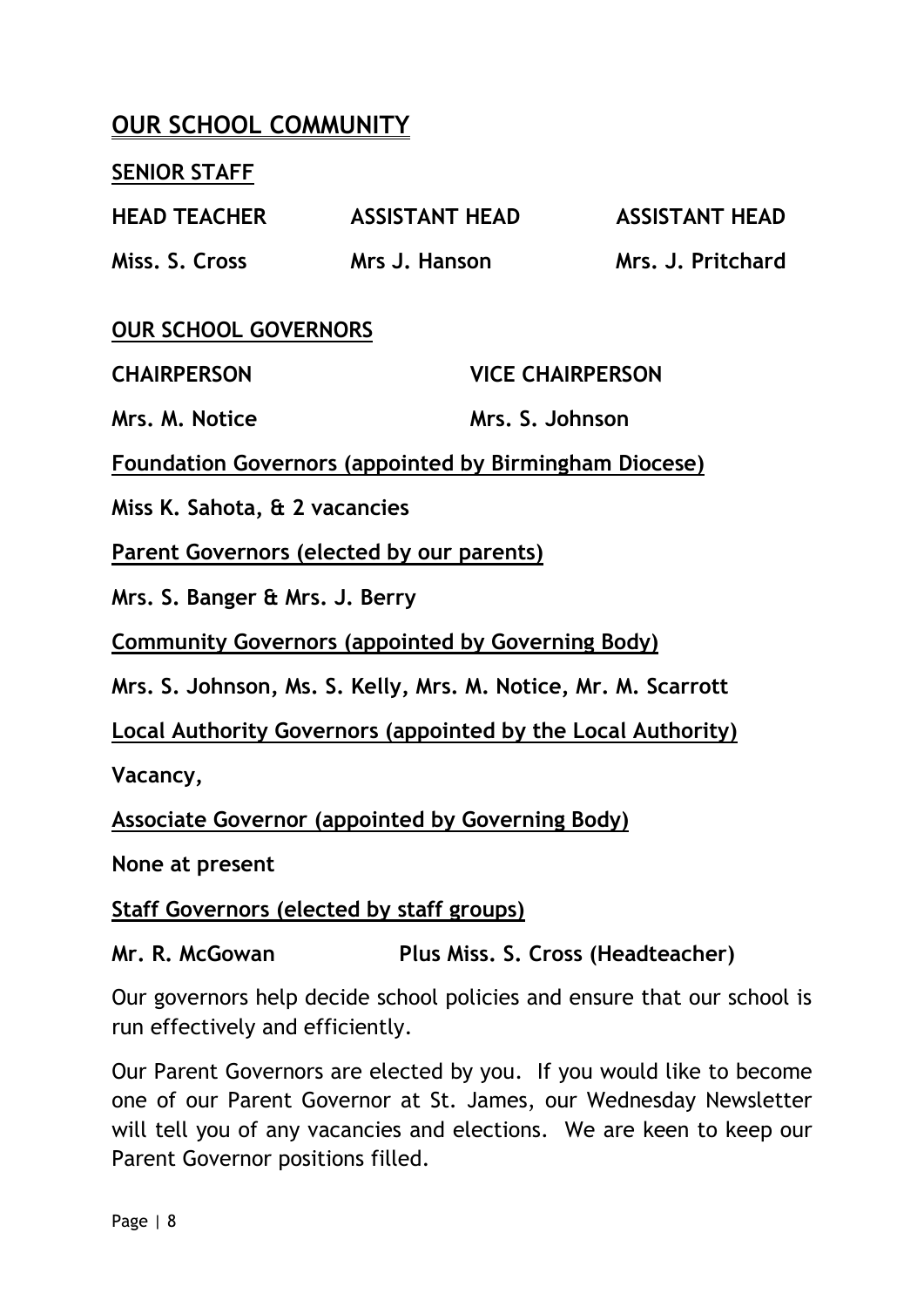### **BIRMINGHAM LOCAL AUTHORITY SCHOOL YEAR 2018 – 2019**

#### **Autumn Term 2018**

- Term Starts: Monday 3 September 2018
- Half Term: Monday 29 October 2018 to Friday 2 November 2018
- Term Ends: Friday 21 December 2018

#### **Spring Term 2019**

- Term Starts: Monday 7 January 2019
- Half Term: Monday 18 February 2019 to Friday 22 February 2019
- Term Ends: Thursday 12 April 2019

#### **Summer Term 2018**

- Term Starts: Monday 29 April 2019
- $\triangleright$  Half Term: Monday 27 May 2019 to Friday 31 May 2019
- Term Ends: Monday 22 July 2019

#### **SAINT JAMES SCHOOL CALENDAR 2017 – 2018**

In July & September, you will be provided with the school calendar for the year ahead. Updates are provided each week, in the Wednesday News (the school's newsletter) and via the school's website.

#### **OUR SCHOOL DAY**

| Reception               | Year 1&2                  | <b>Juniors</b>            |
|-------------------------|---------------------------|---------------------------|
| Chat & Chill: 8:45am    | Chat & Chill: 8:45am      | Chat & Chill: 8:45am      |
| Lesson 1: 8:55-10:00am  | Lesson 1: 8:55-10:00am    | Lesson 1: 8:55-10:00am    |
| Assembly: 10:00-10:25am | Assembly: 10:00-10:25am   | Assembly: 10:00-10:25am   |
| <b>Break</b>            | <b>Break</b>              | <b>Break</b>              |
| Lesson 2: 10:40-11:50am | Lesson 2: 10:40-11:40am   | Lesson 2: 10:40-11:40am   |
|                         | Lesson 3: 11:40am-12:00pm | Lesson 3: 11:40am-12:25pm |
| Lunchtime: 11:50-1:00pm | Lunchtime: 12:00-1:00pm   | Lunchtime: 12:25-1:25pm   |
| Free-flow: 1:00-3:25pm  | Lessons 4&5: 1:00-3:25pm  | Lessons 4&5: 1:25-3:25pm  |
| School Ends 3:25pm      | School Ends 3:25pm        | School Ends 3:25pm        |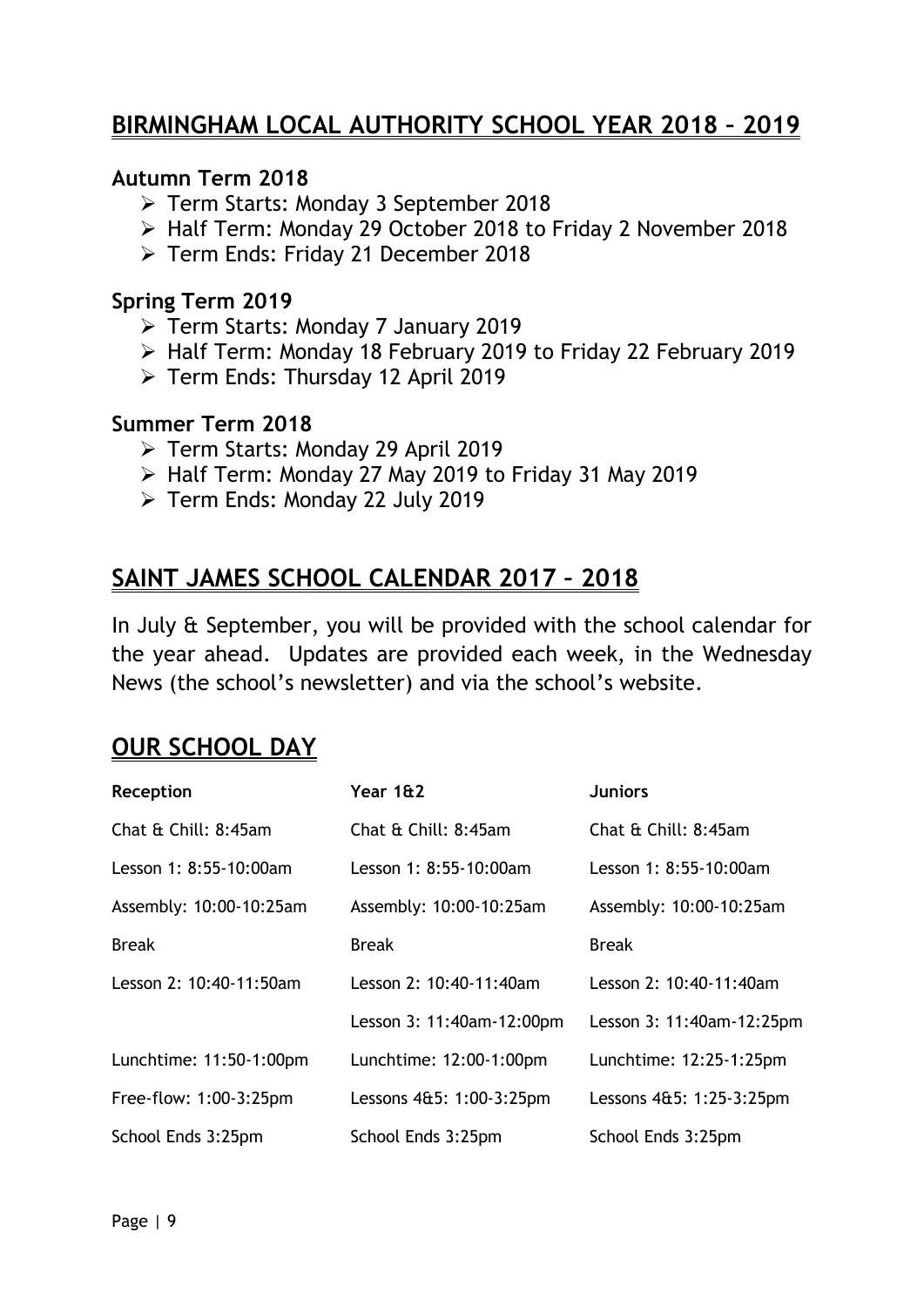# **COMING TO SCHOOL AND LEAVING SCHOOL**

# © Come In For "Chat & Chill" Time ©

At 8.45am in the morning we have Chat & Chill time in our classrooms. Children come into school and are supervised in class. Please make sure that your child does not arrive too early especially on cold and wet days but please do make sure that your child arrives between 8.45am and 8.54am. All children must be in school for 8.55am.

When you arrive at school

- Reception and Y1 & Y2 Children go through their classroom door
- Juniors Children go through the doors from the playground at either end of the right hand side of the school building.

At the end of the school day, Reception, Y1 & Y2 children can be collected from their classrooms. Juniors can be collected from the main playground.

#### **ATTENDANCE**

# Every Child Should Be In School Every Day Unless They Are Too Ill To Come

The law states that children must attend school everyday. If your child is going to be absent from school it is essential that you contact the school immediately. The best way is to phone us between 8.00am and 8.45am to speak to a member of staff please or leave a message on the answer machine. If we are not given a reason for the absence then it will show on your child's record as unauthorised.

We really care for all of our children at St James, so, if we are really worried that your child is regularly not in school, our Educational Support Worker will arrange to come and visit you. She/he is always willing to help you with any problems you may have.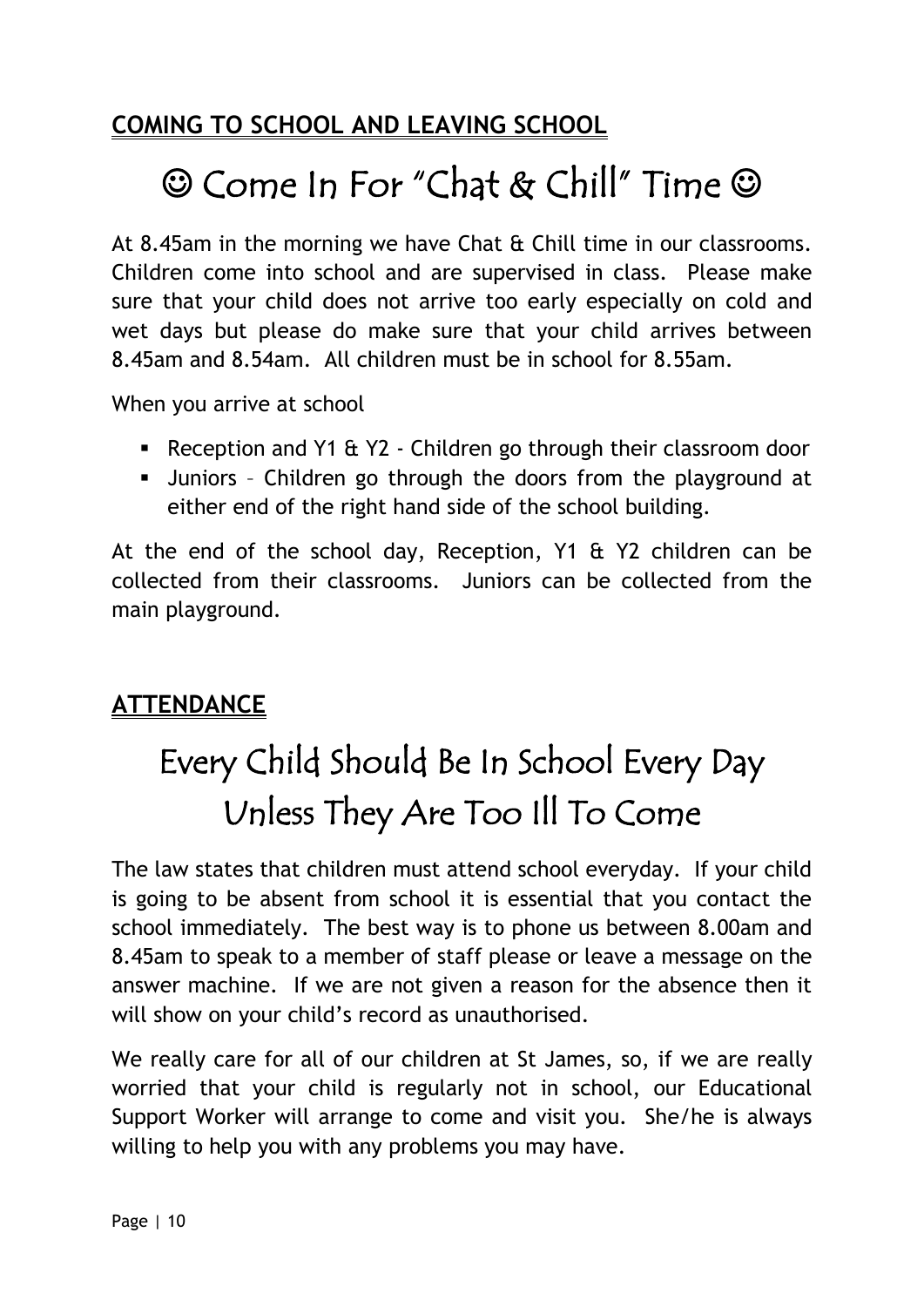# **LEAVE OF ABSENCE IN TERM TIME**

# No Holidays Will Be Authorised

# In Term Time

The Local Authority sets the dates of school holidays. Children are given approximately 13 weeks of school holidays every year. The dates for these holidays are given to the parents at the end of each year ready for the next year and parents can find the holiday dates for the next two years from school or from the Local authority website.

We ask all parents to arrange their family holidays during the school holidays, because school will not authorise for holidays to be taken during term time.

If you need Leave Of Absence for your children during term not for family holidays but for exceptional circumstances, like a family bereavement, please come and talk to us in school. We will ask you to complete a Leave Of Absence Request Form.

#### **PUNCTUALITY**



Wake Up On Time . . .

Get To School For 8.45am

Please organise your start of the day routines so that you get your child to school so that children can enjoy their social time in Chat & Chill from 8.45am and be ready for registration at 8.55am.

We leave the school gates open between 8.55am and 9.00am to allow children who arrive late to make their way to class *but* after 8.55am, they are officially late and have to be marked late on the register.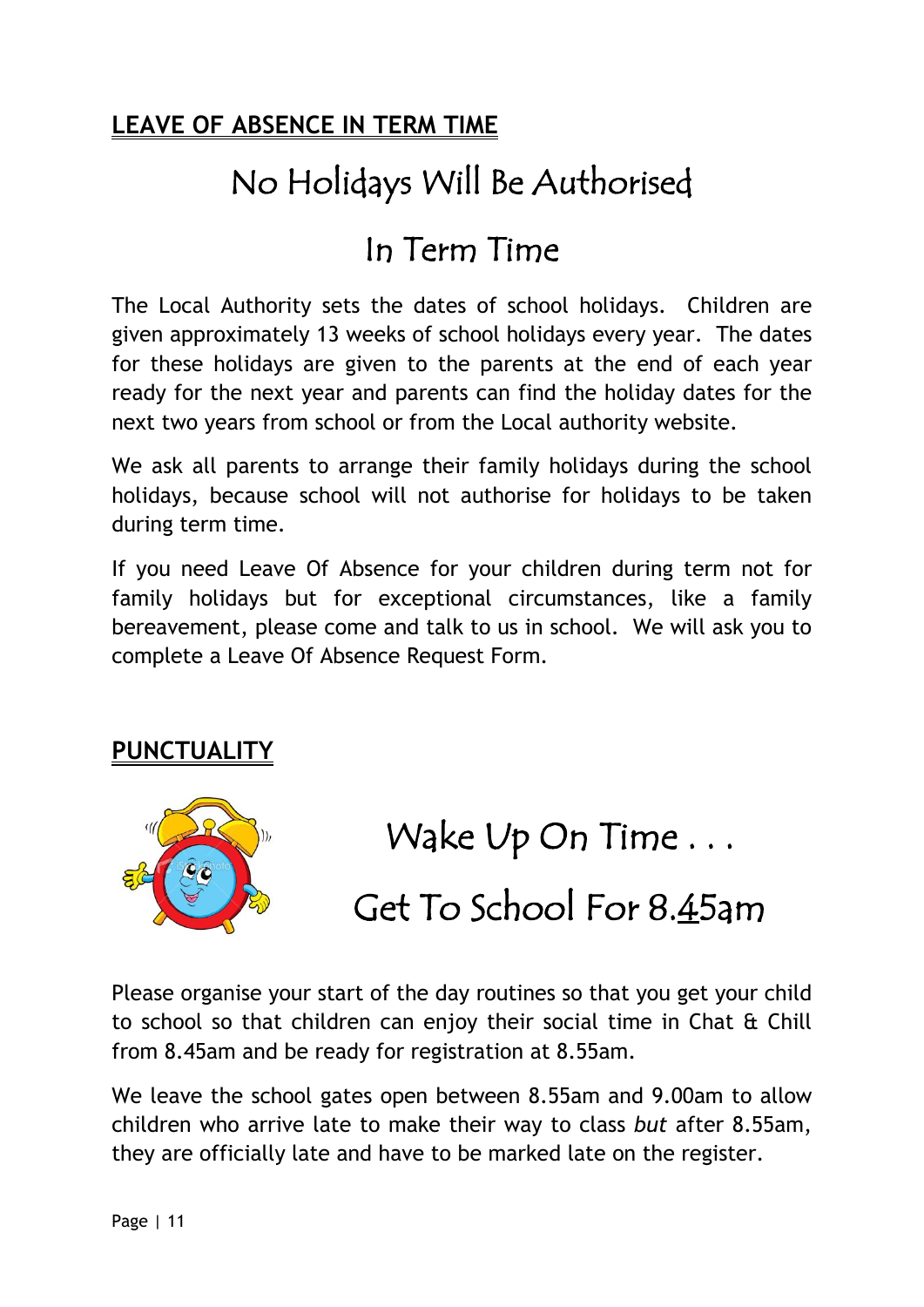Any child arriving after 9.25am will be marked down as "late after registration closes" and, although they are in school, their late mark counts as an absence. When children are late over and over again, the Education Social Worker will liaise with the parents to try to help them to their child's punctuality. It benefits everyone, especially your child, if they are at school on time.

## **STAYING IN TOUCH**

# Please Give Us Your Contact Details

It is vital that you fill out your child's contact form fully, when your child starts at St James. **We need accurate and up-to-date contact numbers in case your child is ill or has an accident or to allow us to get in touch with you in an emergency.** 



We now have an emergency texting system, so that we can send messages out to you quickly. This will make it even more important that we have your correct contact details, especially your mobile phone number.



In rare cases of serious accident or illness, if we are unable to contact a parent or guardian, then the head teacher has the legal right to act in place of the parent and give permission for any necessary treatment.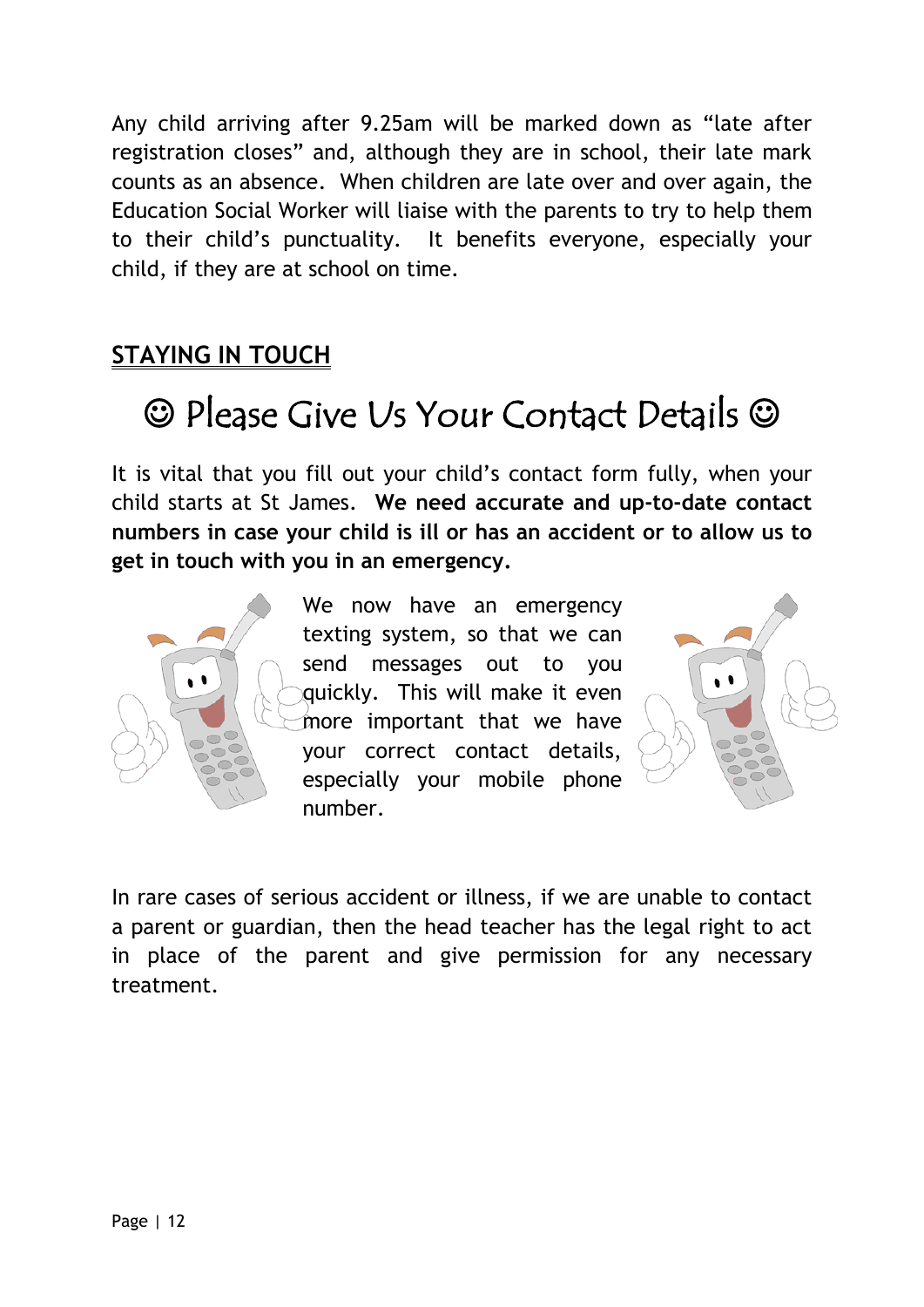## **PARTNERSHIP WITH PARENTS**

A strong partnership with parents is central to our success. We will work hard to build this with you.

# **Parents Code of conduct**

At St. James Church Of England Primary School we are very fortunate to have a supportive and friendly parent body. Our parents recognise that educating children is a process that involves partnership between parents, school staff and the school community. As a partnership, our parents will understand the importance of a good working relationship to equip children with the necessary skills for adulthood. For these reasons we welcome and encourage parents/carers to participate fully in the life of our school.

The purpose of this policy is to provide a reminder to all parents, carers and visitors to our school about the expected conduct. This is so we can continue to flourish, progress and achieve in an atmosphere of mutual understanding.

#### **Guidance**

**As well as following the guidance set out in our Home-School Agreement, we expect parents, carers and visitors to:**

- Respect the caring ethos of our school
- Understand that teachers, school staff and parents need to work together for the benefit of their children.
- Demonstrate that **all** members of the school community should be treated with respect and therefore set a good example in their own speech and behaviour.
- Seek to clarify a child's version of events with the school's view in order to bring about a peaceful solution to any issue.
- Correct own child's behaviour especially in public where it could otherwise lead to conflict, aggressive behaviour or unsafe behaviour.
- **Approach the school to help resolve any issues of concern.**
- Avoid using staff as threats to admonish children's behaviour.
- **Any concerns you may have must be made through the appropriate channels by speaking to the class teacher, the Headteacher or the Chair of Governors, so they can be dealt with fairly, appropriately and effectively for all concerned.**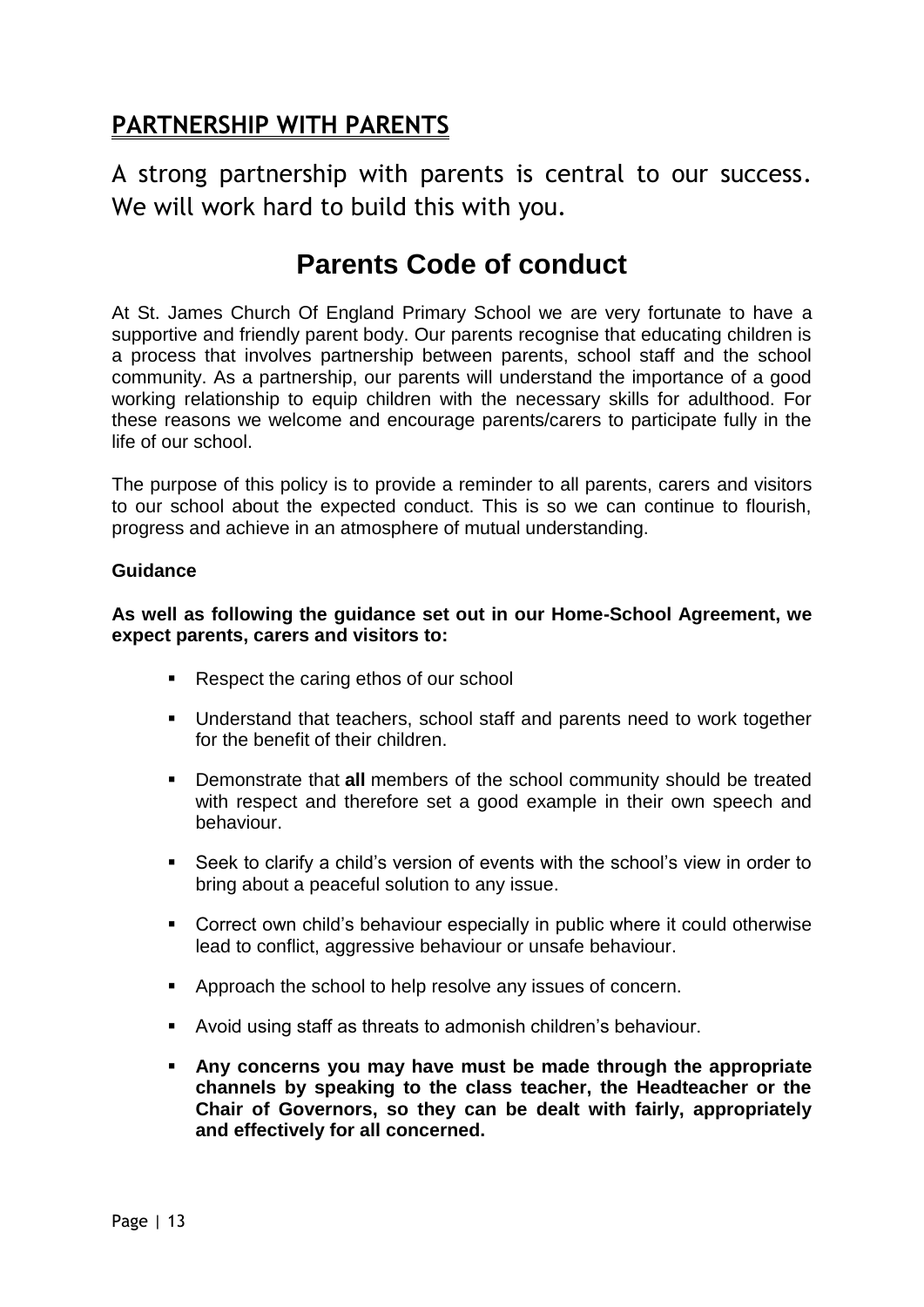#### **In order to support a peaceful and safe school environment the school cannot tolerate parents, carers and visitors exhibiting the following:**

- Disruptive behaviour which interferes or threatens to interfere with the operation of a classroom, an employee's office, office area or any other area of the school grounds including team matches.
- Using loud/or offensive language, swearing, cursing, using profane language or displaying temper.
- Threatening to do actual bodily harm to a member of school staff, Governor, visitor, fellow parent/carer or pupil regardless of whether or not the behaviour constitutes a criminal offence.
- Damaging or destroying school property.
- Abusive or threatening e-mails or text/voicemail/phone messages or other written communication
- Defamatory, offensive or derogatory comments regarding the school or any of the pupils/parent/staff, at the school on Facebook or other social sites. (See Appendix 1). Any concerns you may have about the school must be made through the appropriate channels by speaking to the class teacher, the Head teacher or the Chair of Governors, so they can be dealt with fairly, appropriately and effectively for all concerned.
- The use of physical aggression towards another adult or child. This includes physical punishment against your own child on school premises.
- Approaching someone else's child in order to discuss or chastise them because of the actions of this child towards their own child. (Such an approach to a child may be seen to be an assault on that child and may have legal consequences).
- Smoking and consumption of alcohol or other drugs whilst on school property.
- Dogs being brought on to school premises.

Should **any** of the above behaviour occur on school premises the school may feel it is necessary to contact the appropriate authorities and if necessary, even ban the offending adult from entering the school grounds.

We trust that parents and carers will assist our school with the implementation of this policy and we thank you for your continuing support of the school.

#### **Agreed by Governors May 2018**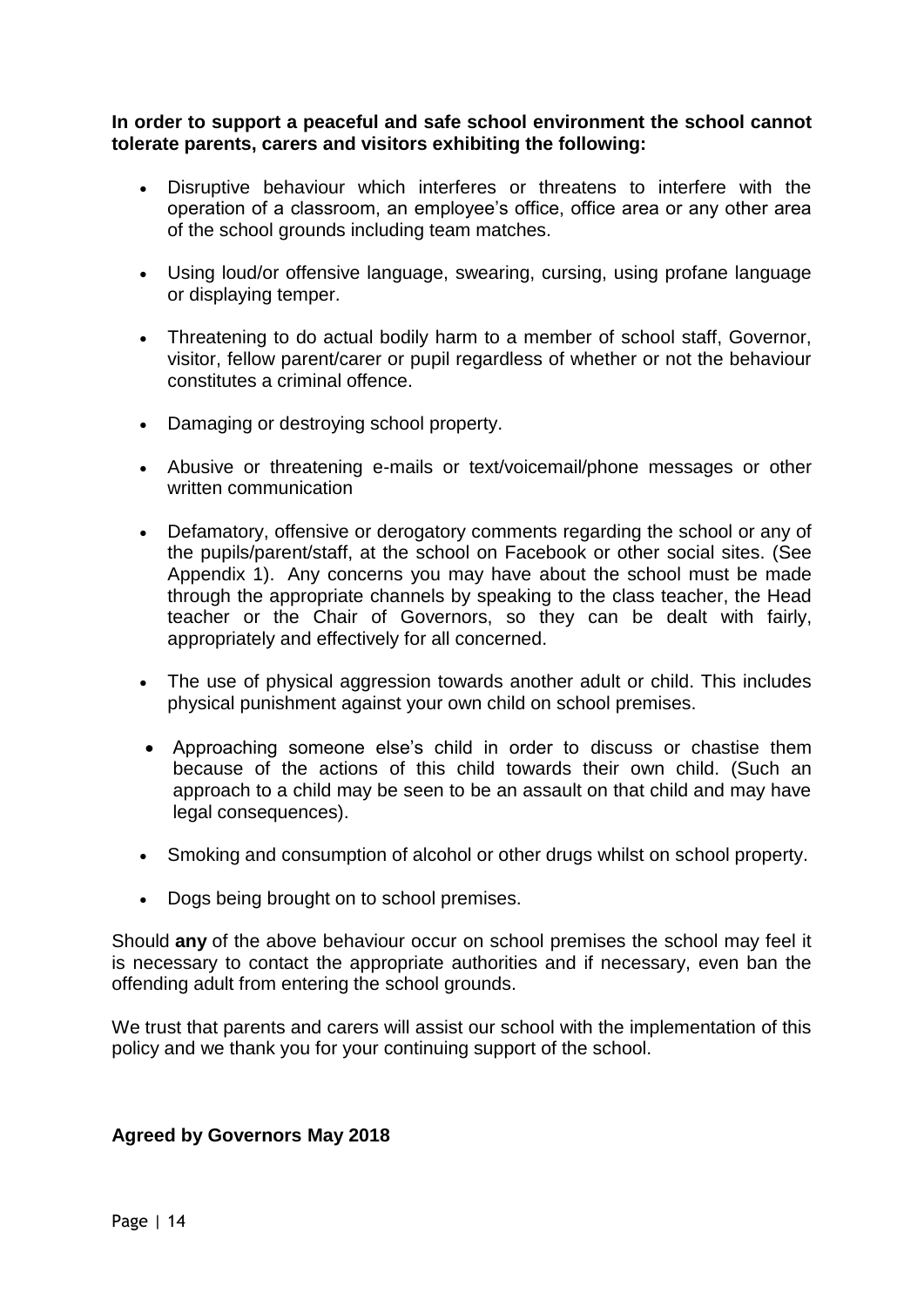#### **SHARING INFORMATION**

We are very keen that parents have all of the information that they need to help them to support their children's learning. To help with this we make sure that:

- $\checkmark$  All of the most important school policies are on the school website [\(www.stjamesce.bham.sch.uk\)](http://www.stjamesce.bham.sch.uk/)
- $\checkmark$  A detailed Newsletter is sent home each week
- $\checkmark$  Children's Curriculum Overviews are sent home regularly
- $\checkmark$  Termly Parents' & Carers Meetings to discuss your child's learning
- $\checkmark$  You receive a detailed School Report each July

#### **PARENT SUPPORT**

As part of our work in partnership with parents our school leaders (Miss Cross, Mrs Pritchard and Mrs Hanson) and our Inclusion Team (Mrs. Buckle (Learning Mentor), Miss Pilgrim and Mr. Hines) are on hand to listen to you, if you have any concerns about yourself or your children.

Once we have listened to you, we will aim to link you with appropriate support for either yourself or your child.

#### **PARENT CLASSES**

Sadly, from 2017, we are no longer able to provide Parent Classes at St. James, but we can sign post you to classes being delivered in other local schools.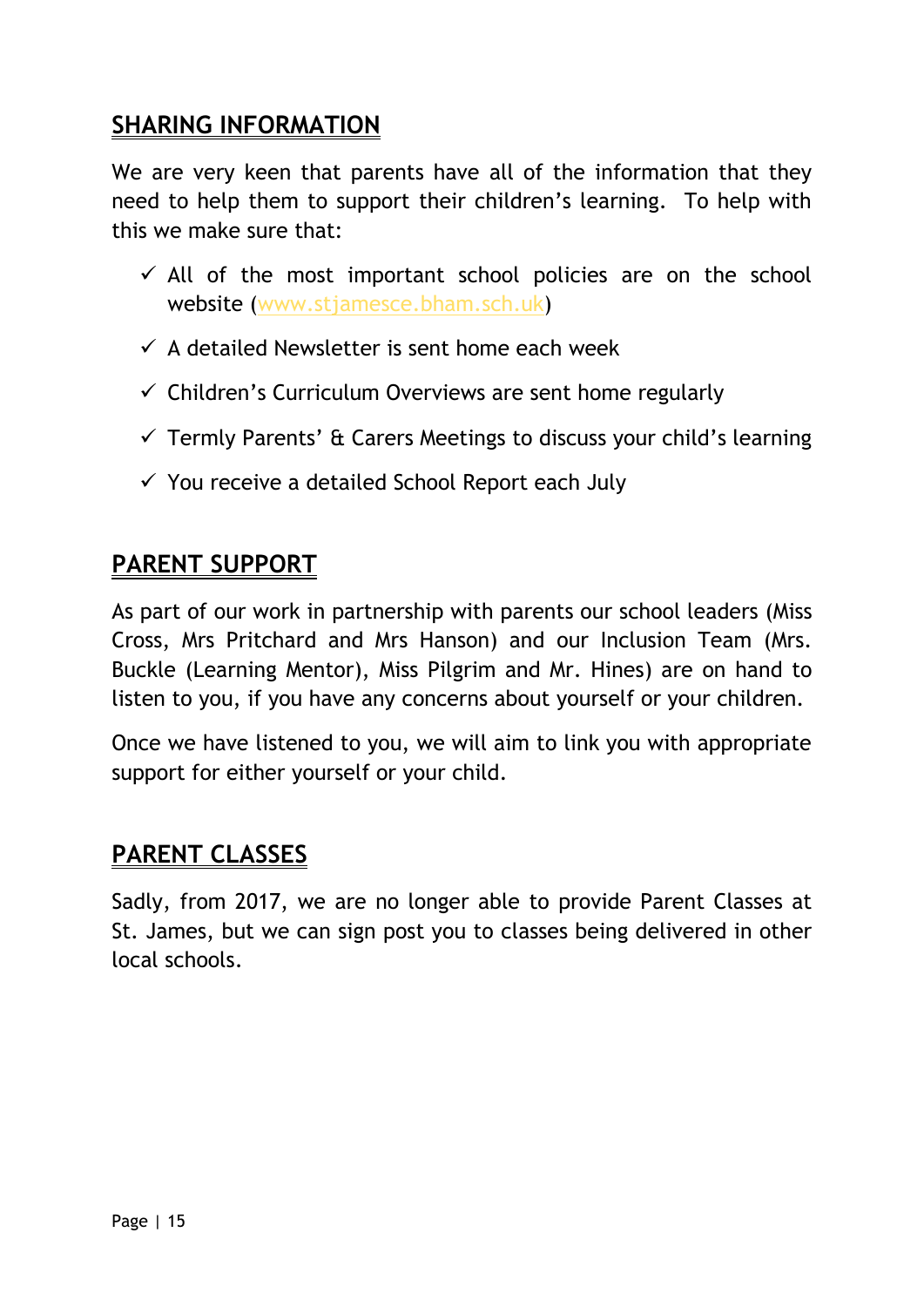#### **OUR SCHOOL UNIFORM**

At St James we are proud of our school uniform. We feel that uniform benefits the school because:

- $\checkmark$  It helps our children to have a sense of identity and feel included in their school
- $\checkmark$  Children do not compete to have the latest clothes or trainers
- $\checkmark$  It encourages a working atmosphere in the school
- $\checkmark$  On school visits it is easily recognisable
- $\checkmark$  It is inexpensive and readily available

Our main uniform colour is green worn together with a white shirt and grey trousers/skirt/pinafore dress and black shoes.

**NB Earrings must not be worn in school – a simple stud is permitted but children should be able to remove them for physical activities.** 

#### **GIRLS' "WINTER" UNIFORM**

- Grey skirt / trousers / shalwaar
- White blouse + school tie
- School sweatshirt
- Green sweatshirt / jumper / kameeze
- Black shoes (no trainers)

#### **BOYS' "WINTER" UNIFORM**

- **Grey trousers**
- White shirt + school tie
- School sweatshirt
- Green sweatshirt / jumper
- Black shoes (no trainers)

#### **GIRLS' "SUMMER" UNIFORM**

- Grey skirt / trousers / shalwaar
- White short sleeved blouse + school tie
- Green & white chequered dress
- Green & white kameeze
	- Black shoes / sandals (no trainers)

#### **BOYS' "SUMMER" UNIFORM**

- Grey trousers / shorts
- White short sleeved shirt + school tie
- Black shoes / sandals (no trainers)

# **NEARLY NEW SCHOOL UNIFORM**

A stock of freshly cleaned but unwanted school uniform is kept in school and can be taken from, completely free of charge.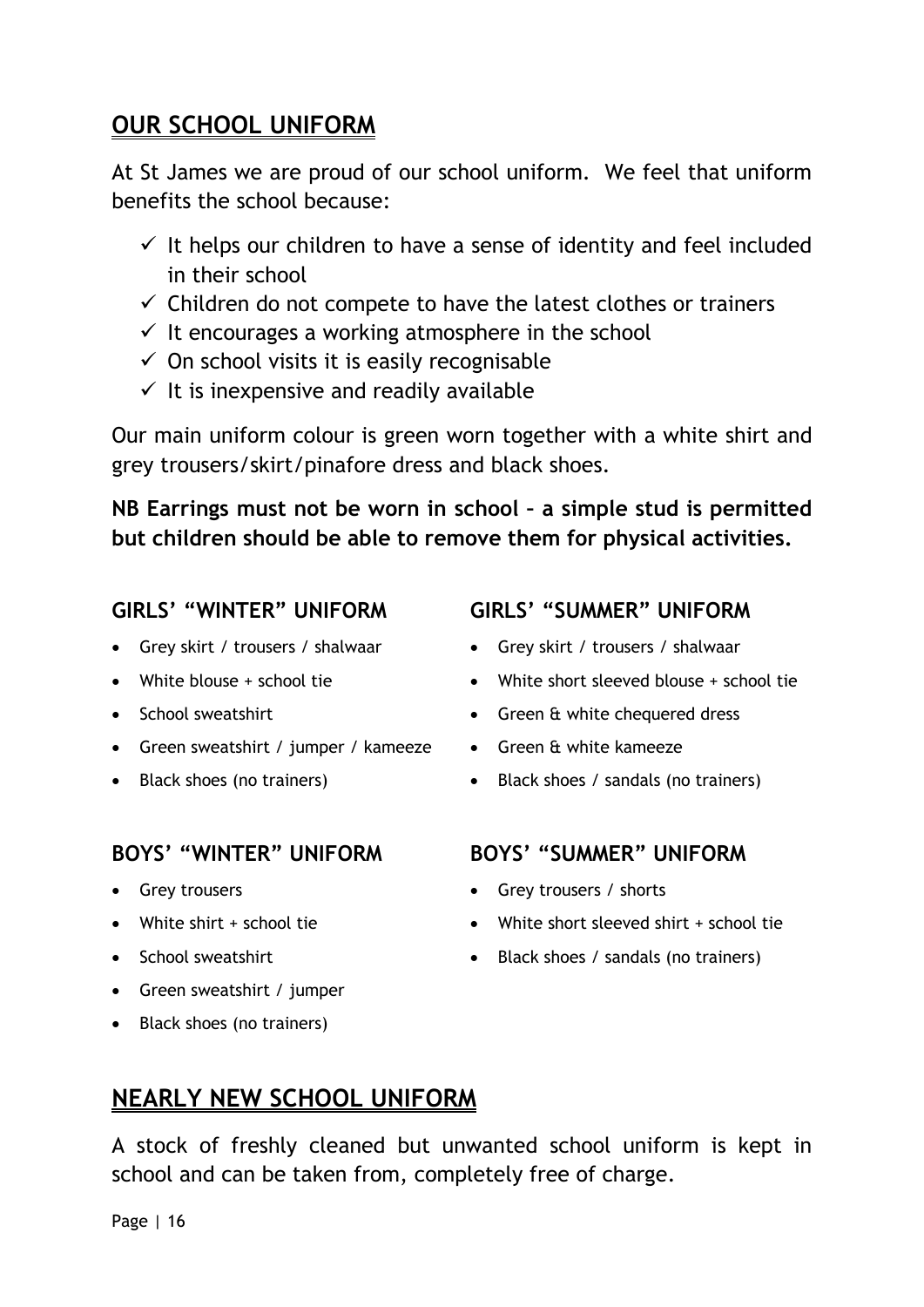# **PE Kit**

P.E. is a compulsory part of the primary school curriculum. P.E. kit must always be worn for P.E. lessons to ensure hygiene and safety. Please make sure that your children have a P.E. bag.

#### **INDOOR P.E.**

A pair of shorts, a T-Shirt and indoor pumps. Children should only wear their P.E. kit for the P.E. lessons. They change back into their school uniform after the lesson has finished.

- $\circ$  Children up to Y4 who do not bring PE Kit will be told to do PE in their pants & vests.
- o Older children, who do not bring PE Kit will be provided with spare PE Kit and will be expected to take part in lessons.
- o Children will be asked to remove religious jewellery for P.E.
- o Children wearing earrings will not be able to participte in P.E. (staff may tape them if time permits).

#### **OUTDOOR GAMES**

For outdoor games children need a pair of outdoor pumps or trainers and a warm jumper or tracksuit if possible.

#### **SWIMMING**

Years 4 need a swimming costume, a swimming cap and towel. Swimming shorts must not reach past the bottom of the thigh.

#### **PERSONAL PROPERTY**

Valubles should not be brought into school. We teach our children at St James to respect others' property as well as their own; but we cannot take responsibility for loss or damage to children's personal possesions. All belongings should be named. There is a space in the cloakroom for your childs coat and bag.

All lost property is taken to a clothes rack that is by the doors and the far end of the Infant corridor. Any unclaimed property is donated to the local charity shop and uniform is kept for spares.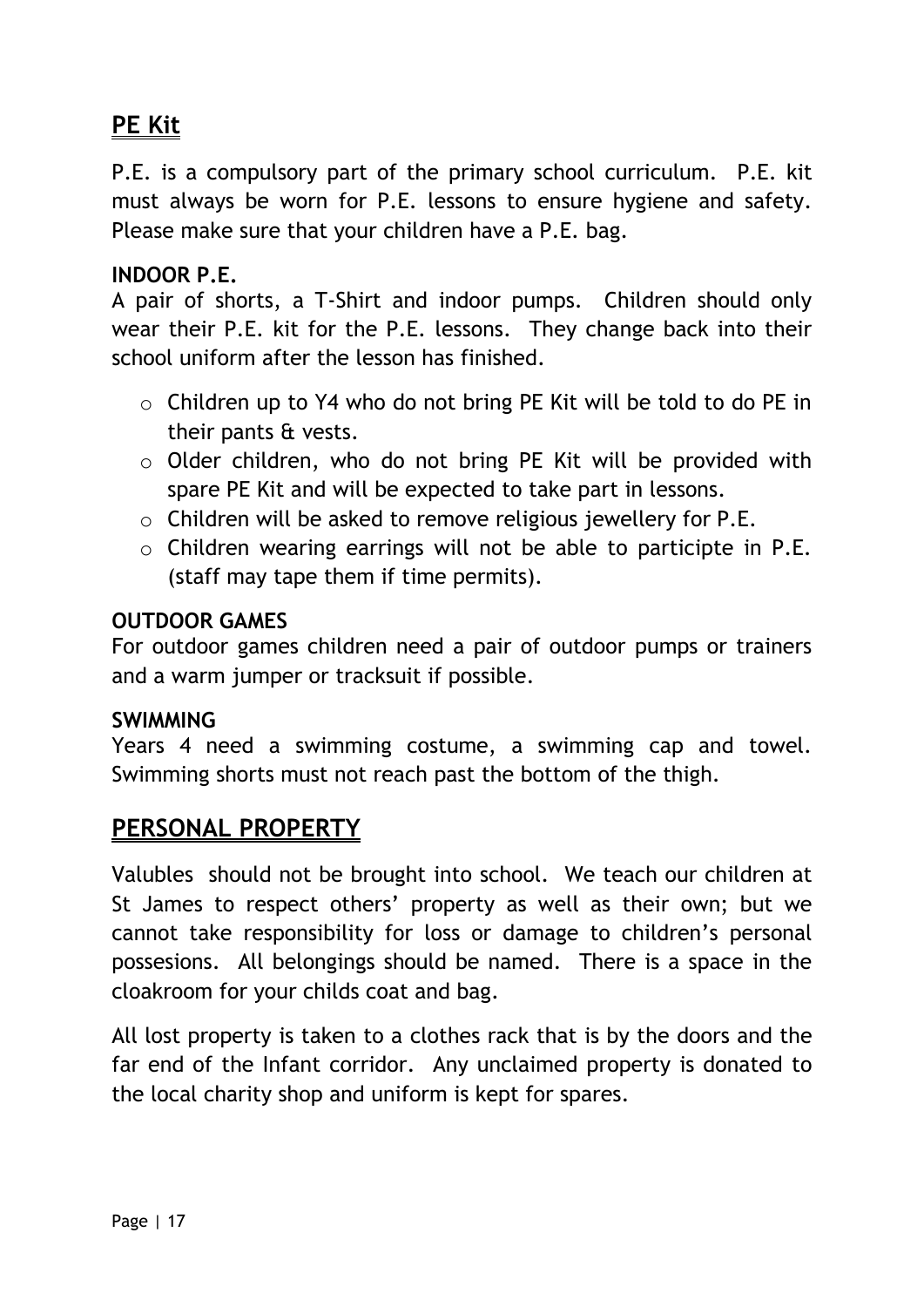# **CLUBS**

One of the things our children really like about school is the different clubs that we run.

Clubs are led by coaches as well as our teachers, teaching assistants and members of our Inclusion Team.

Clubs currently running after school include Gymnastics, Yoga and Multi-Sports Activities.

All we ask is that parents and carers collect their children on time to allow the clubs to work well.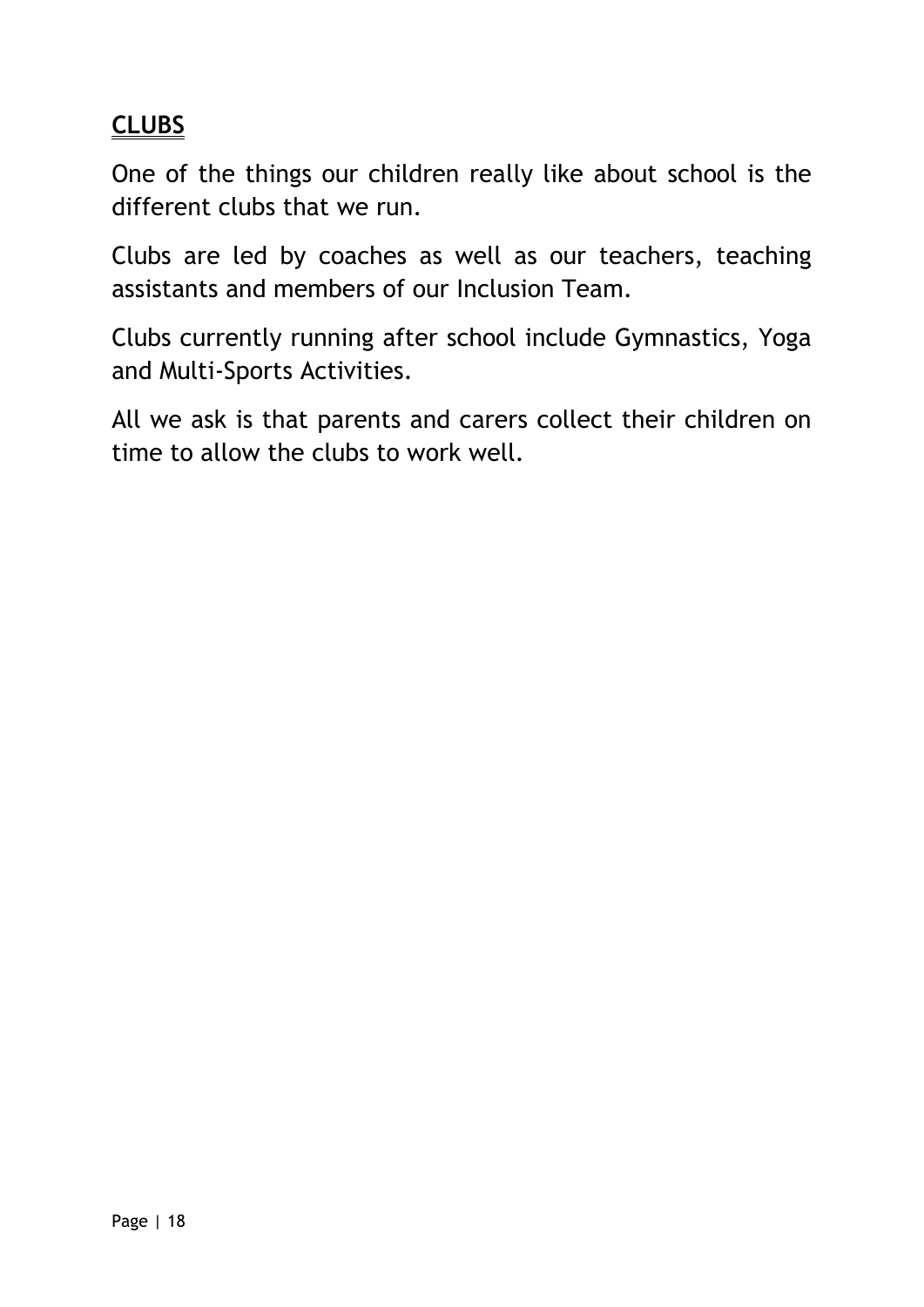#### **SCHOOL DINNERS**

St James school dinners are nutritious and have to meet high standards. They are cooked in the school kitchen and are based upon Birmingham's healthy eating recommendations. Children are given a choice at every mealtime and there is always a vegetarian option. If a child has any dietry requirements due to religious or health reasons, we will work hard to meet their needs.

## **DINNER MONEY**

# Please Pay Dinner Money EVERY Monday

Children must bring their dinner money to school on a Monday morning. Please put the exact dinner money in a sealed envelope. Label the envelope clearly with your child's name and class on the front. Your should then post the envelope into the collection box in the foyer on a Monday (or half termly or termly in advance). If you wish to pay by cheque then please make cheques payable to Birmingham City Council and place your cheque card details on the back of the cheque. The cost of school dinners is communicated through the School Newsletter.

#### **DINNER MONEY DEBT**

We cannot allow dinner money debts to accumulate above two weeks and therefore expect that parents owing more than this provide a packed lunch or collect their child for the lunch-time break. If the weekly payment for school meals is not received by Friday of that week, a letter will be sent to the parent/carer. If debt payment is not received by Friday of the second week of non-payment, the school will write to the parent/carer to inform them that meals will be suspended on Monday of the third week and that they must provide a packed lunch or collect their child for the lunch-time break.

#### **Consequences of Non Payment For School Meals**

In very rare situations, the school will refer the debt to a debt collection service.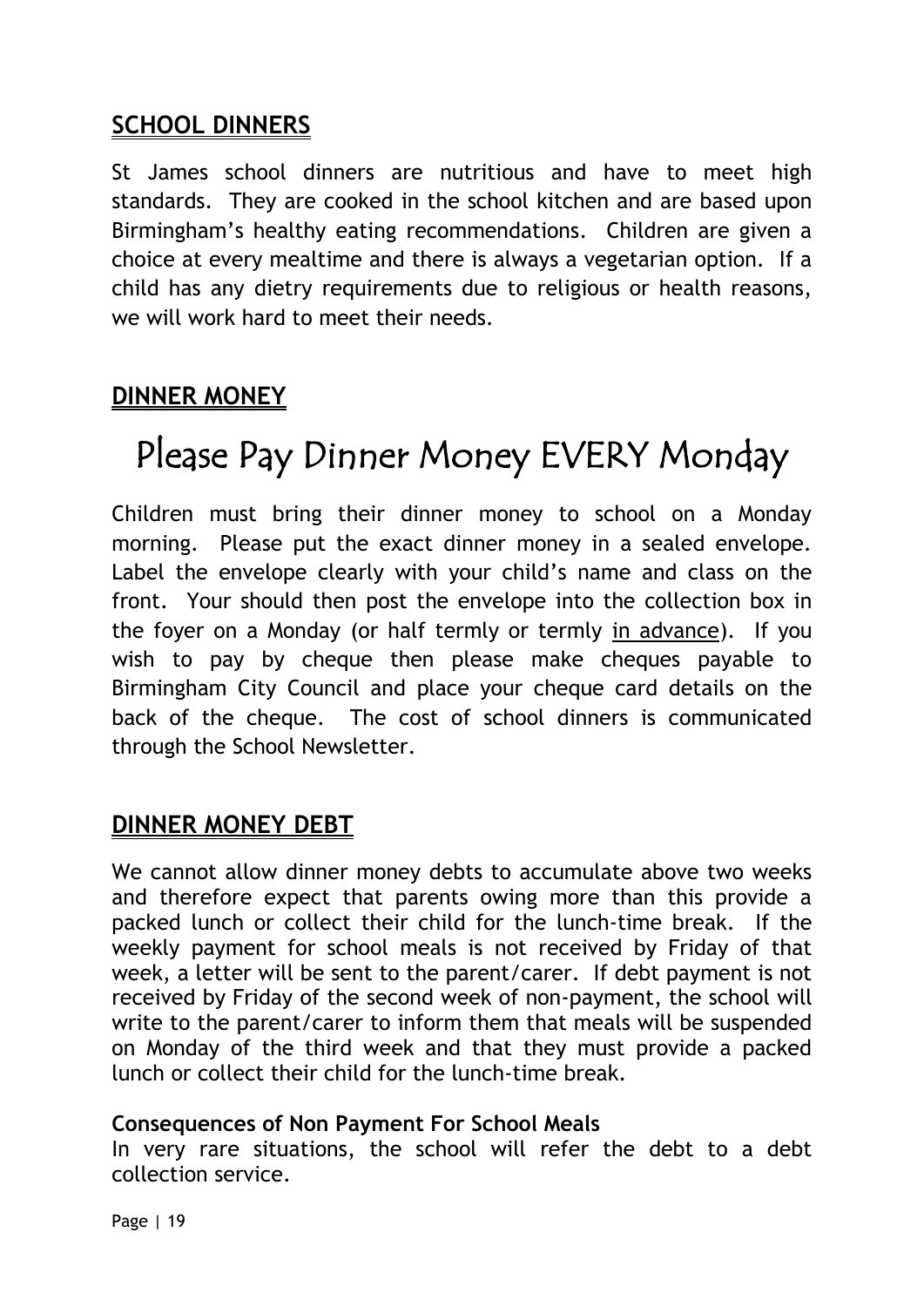#### **Dinner Money Debt Policy Dinner Money Debt Policy**

#### **Introduction**

St James Cof E School has a strict debt policy relating to the school meal service.

If debts are incurred, then the school budget has to pay for them. This means that money which should be spent on the children's education is used to pay for debts incurred by parents/carers. Every parent/carer will agree that this is unacceptable and we request that all parents/carers give this policy their full support.

No parent/carer would take their child to a restaurant and expect them to be given food without paying; the same applies at school.

#### **Free School Meals**

If parents/carers believe that their children may qualify for entitlement to Free School Meals please contact the school office for more details. This allowance is a statutory right and it is important that you use it if you qualify. We will help you all we can with your application.

#### **Payment For School Meals**

Parents/Carers must pay in advance for school meals by sending cash or a cheque (made payable to Birmingham City Council) in an envelope marked with your child's name, amount enclosed, days school meals to be taken. Meals should be paid for weekly on a Monday, or half termly or termly in advance.

#### **When Payment For School Meals Has Not Been Received**

We cannot allow dinner money debts to accumulate above two weeks and therefore expect that parents owing more than this provide a packed lunch or collect their child for the lunch time break. If the weekly payment for school meals is not received by Friday of that week a letter will be sent to the parent/carer. If debt payment is not received by Friday of the second week of non-payment, the school will write to the parent/carer to inform them that meals will be suspended on Monday of the third week and that they must provide a packed lunch or collect their child for the lunch-time break.

#### **Consequences Of Non Payment For School Meals**

If payment of the debt is not received within seven days, the Head Teacher reserves the right to refer the debt to a debt collection service. If legal action becomes necessary, collection charges will be added to the total amount of the debt.

Either Integrated Family Services Support Team or Social Services may also be informed that these parents/carers are not carrying out the responsibility of care in not providing food for their children at lunchtime. It is not the responsibility of the School to provide lunch for pupils. It is the responsibility of parents/carers to provide a meal: either buying a school lunch or sending a packed lunch from home.

#### **Conclusion**

We hope that by implementing this Debt Policy:

- we are able to ensure parents/carers manage school dinner money effectively;
- we reduce the administration time and costs involved chasing dinner money debts,
- and at the same time ensure that all monies for children's learning is available for that purpose.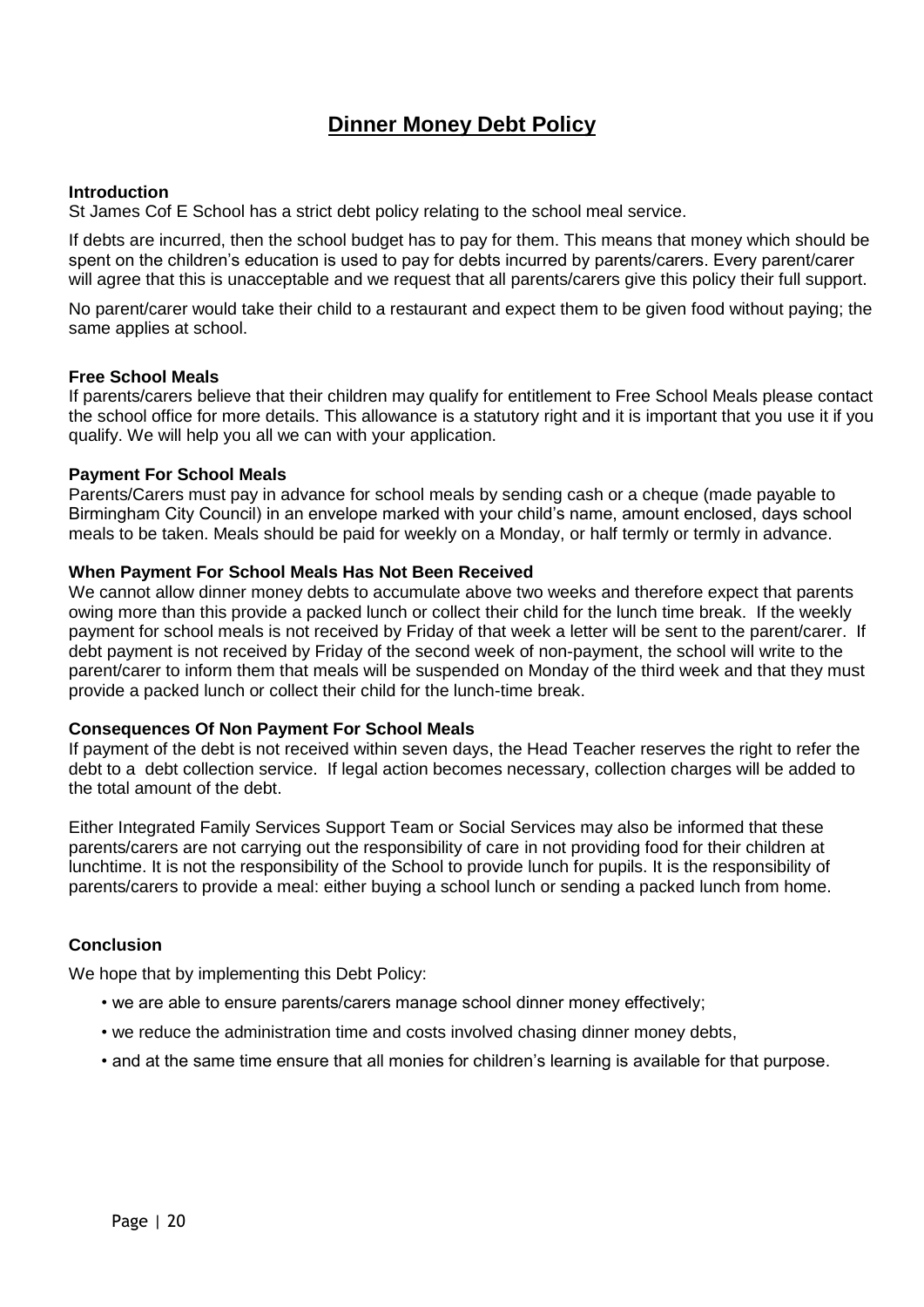### **FREE MEALS**

If you think your child maybe entitled to free school meals then please collect a form from our school secretary. You can apply online at [www.link2ict.org/FSM.](http://www.link2ict.org/FSM) Alternatively, we will help you all we can with your application.

It is very important that you let us know that your child is entitled to free school meals; even if your child does not take them, because a part of the funding for the school is based upon how many children are entitled to free school meals. It helps to know of all children who are entitled, as it serves every child at St James.

## **PACKED LUNCHES**

# Make Your Child's Packed Lunch Healthy

Some parents like to provide their children with a packed lunch. We are working hard to be a healthy school and so we encourage those parents to provide a healthy, nutritious lunch for their children and not to put sweet and sticky goodies in their child's lunch box. We feel that this is bad for their teeth and can attract insects. Could you please put your childs lunch in a sturdy, clearly named container. Water is provided at lunchtime, so there is little need to provide any drinks for your child.

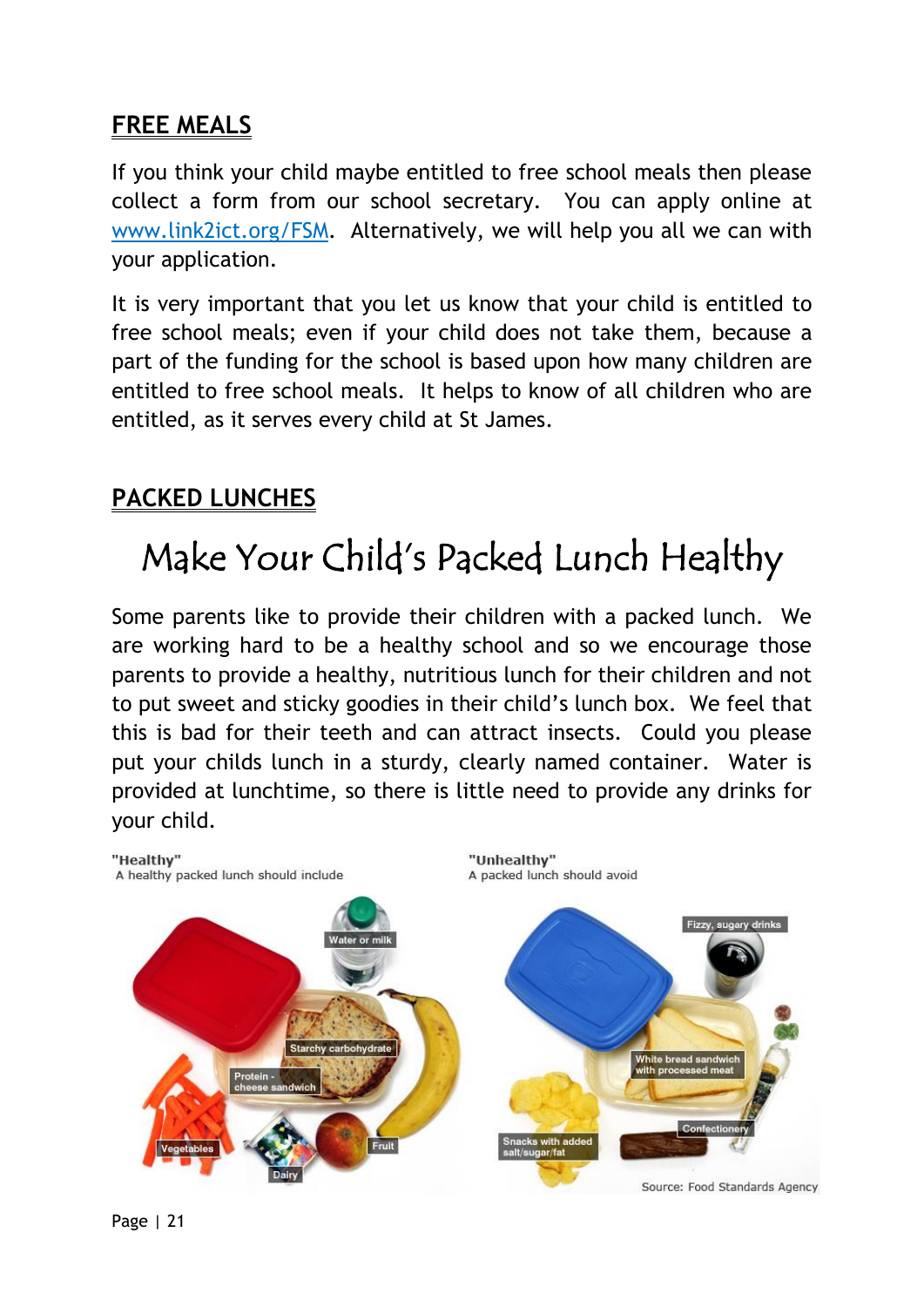#### **HOME DINNERS**

To ensure the safety of the children, those who stay in school for dinner are not allowed to leave the school grounds.

Children who go home for lunch must be collected from the main entrance and must not be taken from school until an adult from St James is informed. Children must be collected promptly and must return to school before the start of afternoon registration.

#### **OUR LUNCHTIME SUPERVISORS**

Our hard working lunchtime supervisors do a very difficult job. They look after our children during lunchtime and keep them safe. They also provide first aid cover and activities for our children.

If your child behaves in an unacceptable manner during lunchtime then they are reported to our Senior Supervisors. If this behaviour continues then you will be sent a letter, and we may have to ask you to take your child home for lunch for a short period of time.

#### **BREAKFAST CLUB**

Our Breakfast Club is open every day from 8:15am.

Breakfast Club gives parents, who are in a hurry, a way to make absolutely sure that their children have a healthy and nutricious breakfast at the start of the day.

It also offers parents a form of early morning Child Care, which will allow them to get off to work.

Every child who comes to Breakfast Club is on time for the start of the school day.

All children arriving before 8.40am will be directed to Breakfast Club as we cannot supervise them before this time. Breakfast club costs £1 per day, whether or not they eat breakfast.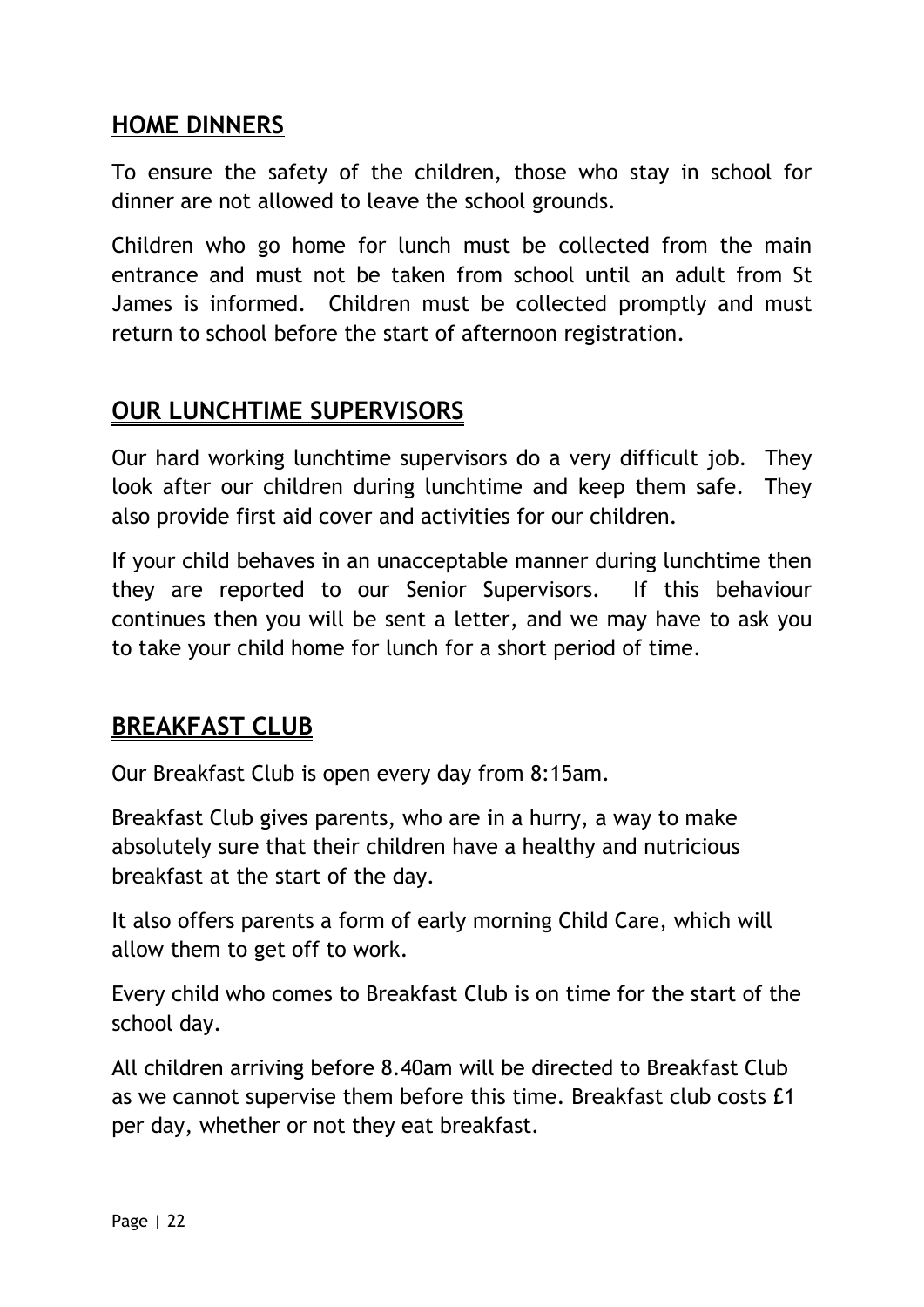## **TUCK ARRANGEMENTS**

During our morning break the school kitchen sells lovely snacks with healthy options. They are :

| $1.4011$ $0.100$ $0.1001$ $0.0101$ $0.001$ |                 |
|--------------------------------------------|-----------------|
| ❖ Bacon Roll                               | 25p             |
| ❖ Toast (2 triangles)                      | 20 <sub>p</sub> |
| $\div$ Cheese on Toast (1 piece)           | 18p             |
| ❖ Crumpet                                  | 15p             |
| ❖ Bottled Water                            | 30 <sub>p</sub> |
| ❖ Juice                                    | 30 <sub>p</sub> |
| ❖ Milkshakes                               | 30 <sub>p</sub> |
| ❖ Fruit Flakes                             | 20 <sub>p</sub> |
| ❖ Fresh Fruit                              | 25p             |

If you would like to send snacks from home, you may, but please do not send any sweets, chocolates, crisps or sugary snacks. At St James we encourgage our children to follow healthy eating patterns, and we would like parents to support this. Our infant children are provided with free fruit every day. We have found this very successful within the school and the children benefit greatly from having one of their "5 A Day" in school time.

# **Tuck Shop Price List (May 2018)**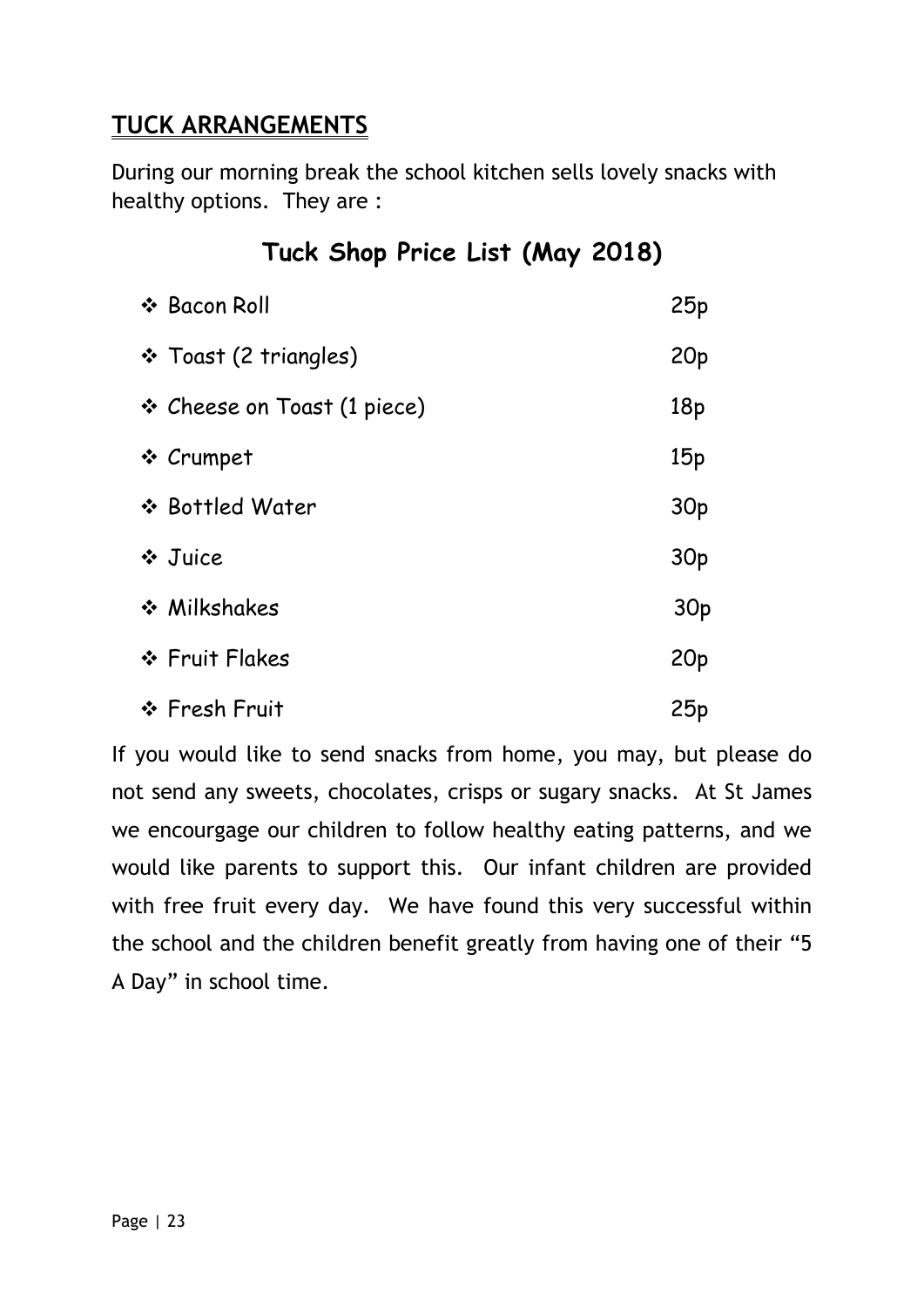#### **TRIPS**





We have built up a fabulous calendar of trips and activities for our children. These activities make a massive difference to our children's learning and to their Personal and Social Education. The children love them!





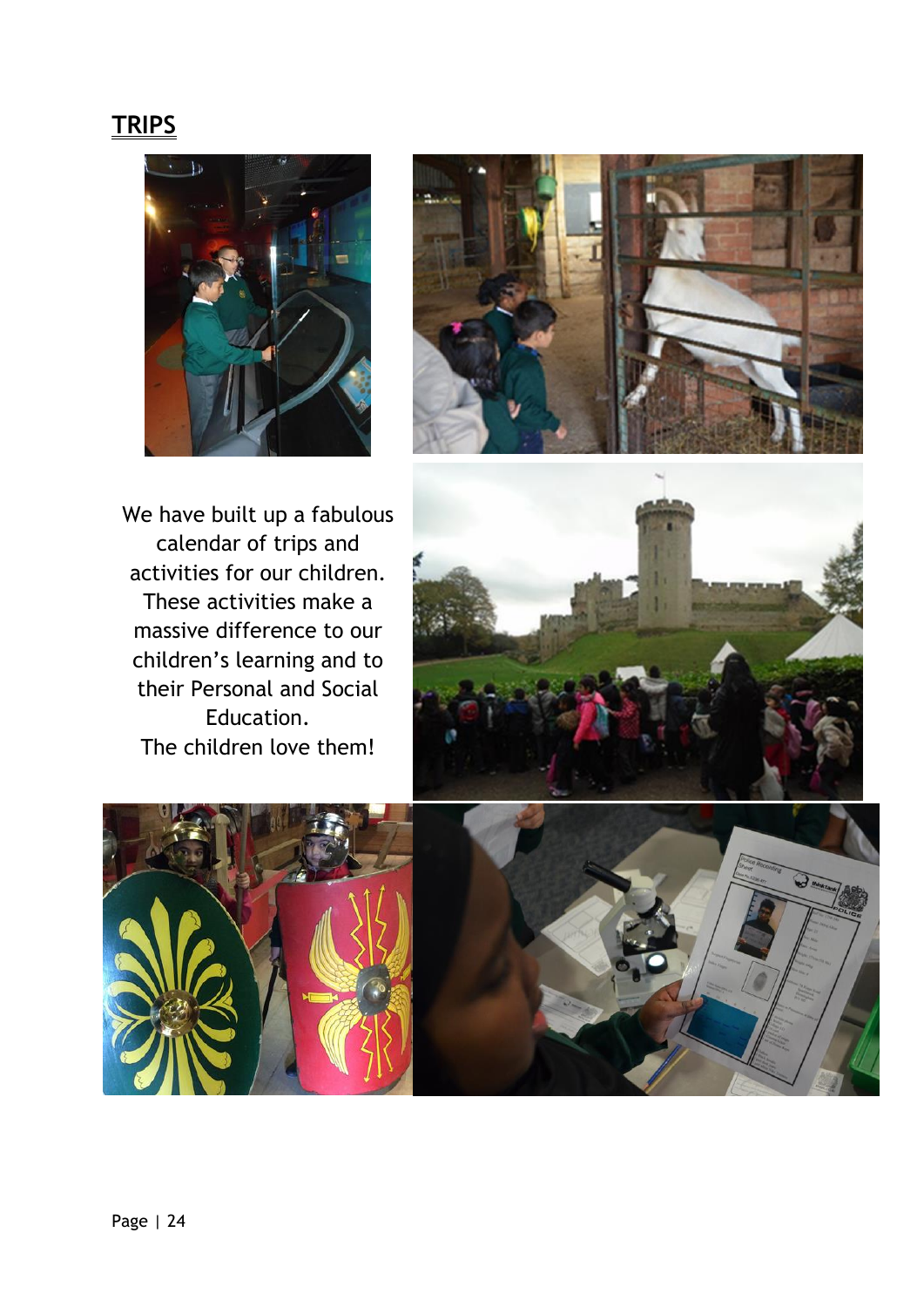# **Charging & Remissions Policy (March 2018)**

Since 2014 we have been able to run a fantastic programme of trips without having to ask parents and carers for voluntary contributions towards the cost of the trips to try to ensure that trips are absolutely free.

However, due to falling level of school budgets, from 2017, we reverted to asking parents and carers to make voluntary contributions towards the cost of trips. We hope that parents and carers will agree that there is great value in being able to take children out of school to gain experience of the wider world and will support the funding of these trips through voluntary contributions. Regrettably, without these contributions, some of the trips calendar will have to be removed.

#### **RESIDENTIAL VISITS & FUN EXPERIENCES**

Residential visits and fun experiences are seen as distinct from educational visits, although they are intended to add to the children's school experience.

It is prohibitive for school to cover the costs of these additional experiences.

- We will charge for board and lodging costs of residential visits. Parents who receive Income Support or Family Credit can apply to the Governors for remission or assistance with payment.
- We will charge for transport & entrance for some "fun" activities e.g. post-SATs treats (Safari Park). Parents who receive Income Support or Family Credit can apply to the Governors for remission or assistance with payment.

#### **SUPPORTING FAMILIES WITH MULTIPLE BIRTHS**

We recognise that any family with two or more children wanting to access a residential visit or fun experience will be placed in a financially challenging position

 School will charge for the first child and remove the cost to other children in the same family

Approved by Governing Body on 22<sup>nd</sup> March 2018 For the full Charging & Remissions Policy, please visit our website.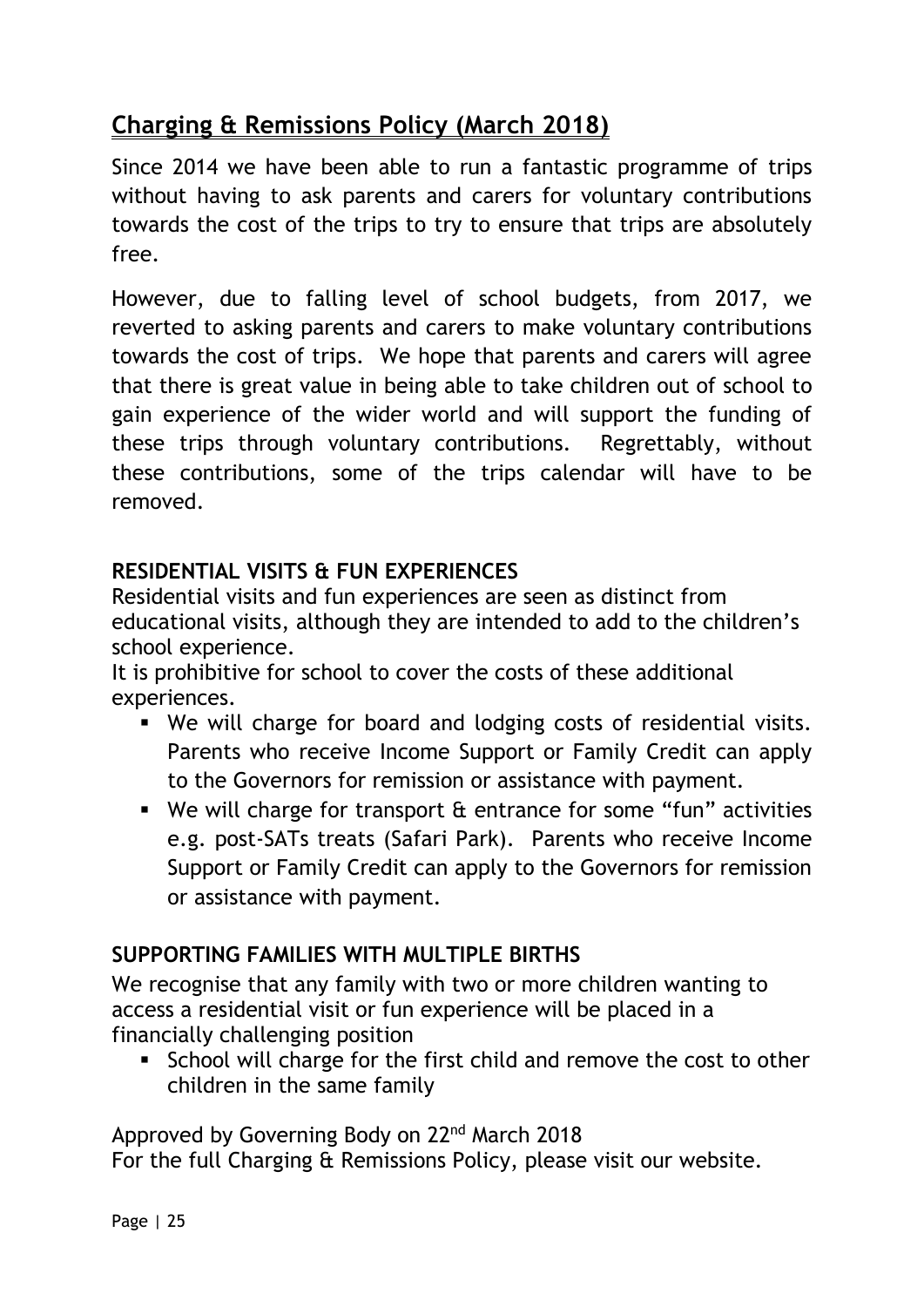### **HEALTH AND MEDICINE**

During their reception year children will have eye tests and hearing tests and well as height and weight checks organised by the local health authority.

We work closely with the school nurse to ensure all medical needs can be met in school. If your child has a medical condition (e.g. asthma, allergies, eczema) please tell us. School can administer medication if it has been prescribed by a doctor and it is essential that a child has this during the school day. Medicine needs to be brought into school in its original packaging, with the pharmacy label on it and handed into the school office. You will need to sign a form to give us permission to administer the medication.

If your child has complex medical needs we will arrange a meeting with the school nurse for you to explain the details of your child's condition. The school nurse will give us the necessary advice and training to meet your child's needs.

A complete version of St James policy on medication can be collected from school or be viewed on the school website.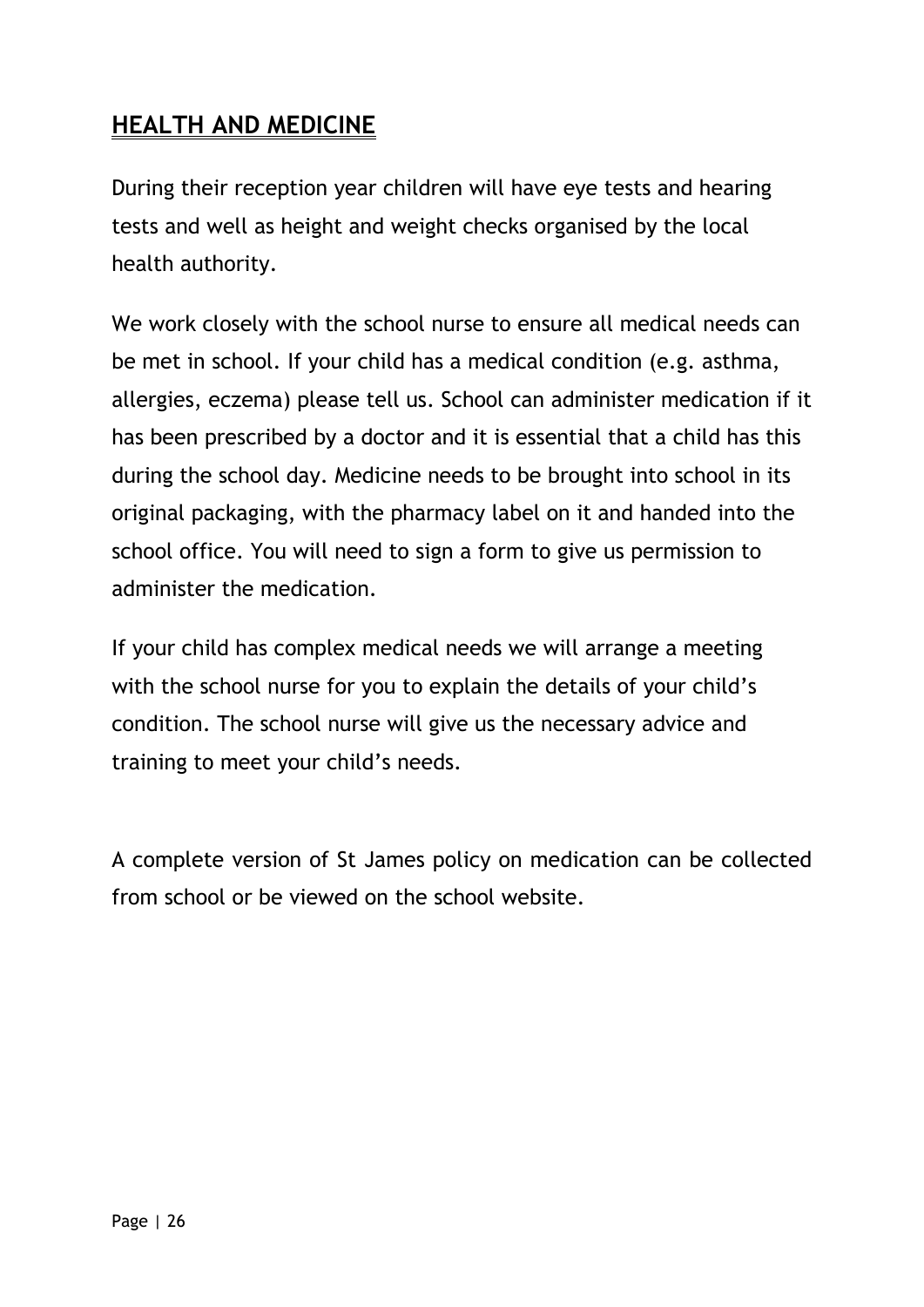#### **HEALTH EDUCATION & SEX EDUCATION**

This is the statement made by our governing body regarding Sex Education at St James's:

"We believe that the school has a clear duty to give its children accurate information about sex and a good sensitive understanding of their growth and responsibility as human beings of worth, relating to others in their home, family and society. Outside the home and classroom they will, sadly, receive much information and impressions, which are inaccurate and devaluing of human beings.

The formal teaching of sex education in the school will fulfil the legal requirements of the 1996 Education Act (2) and subsequent Acts and Orders, and shall take place only within the teaching of PSME syllabus approved by the Governors at their meeting on 4 December 1996. The content and approach of the syllabus are both particularly commended by the wider concern for the whole growth of each child and for their enhancement of self discipline, self awareness and self confidence. The syllabus aims to develop the skills and knowledge necessary for children to make responsible and caring choices in all areas of health and specifically sexual matters.

Parents have the right to see the PSHE syllabus and any teaching materials used, to discuss their child's sex education with teachers. Parents have no right to withdraw children from those areas required by the National Curriculum Science Order. Parents do have the right to withdraw their child from specific sex education lessons and will be notified when these take place.

Every child will have the opportunity for confidential discussion about any part of the PSHE syllabus with a teacher of the same sex.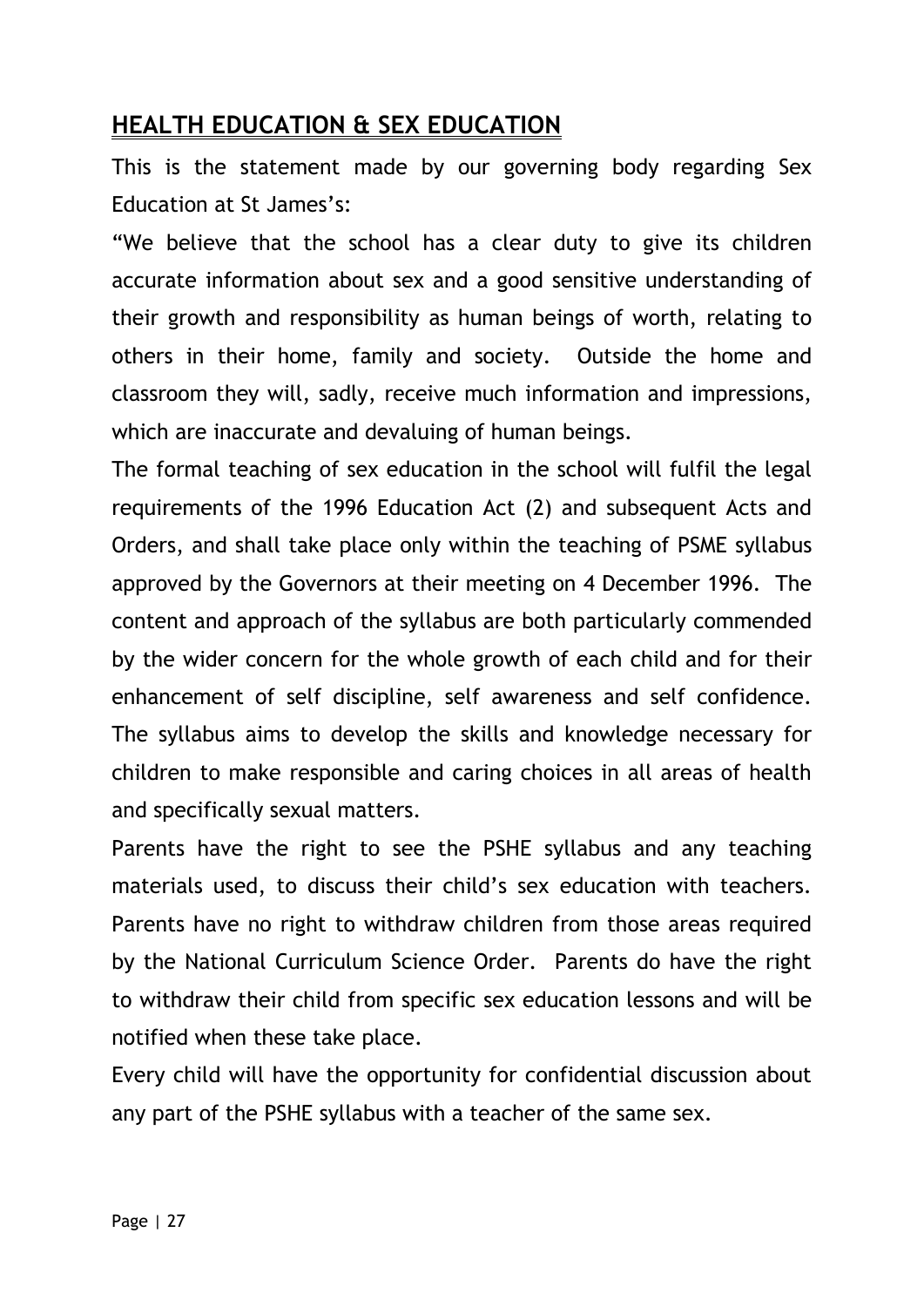### **ST. JAMES ANTI BULLYING POLICY**

Here at St. James we define bullying as:

*"Any behaviour deliberately designed to cause fear, unhappiness or anxiety in others."*

We work hard to counteract bullying and all the children are reminded of how to deal with bullies. We have special lessons, which we call Circle Time, which are designed to help our children to deal with bulling situations.

We have consulted with our children about bullying and have built their views into our anti bullying policy.

Here at St James our children know that they should not retaliate with physical of verbal abuse but should say "Stop that, I don't like it". If the abuse does not stop they should walk away and tell an adult. Both the bully and the victim are given help to resolve the situation.

At St James we will not ignore cases of bullying. Parents, children and staff are encouraged to report any instances of bullying to the head teacher.

For the full Anti-Bullying Policy, please visit our website.

You can request a full copy of our Anti- Bullying Policy at any time.